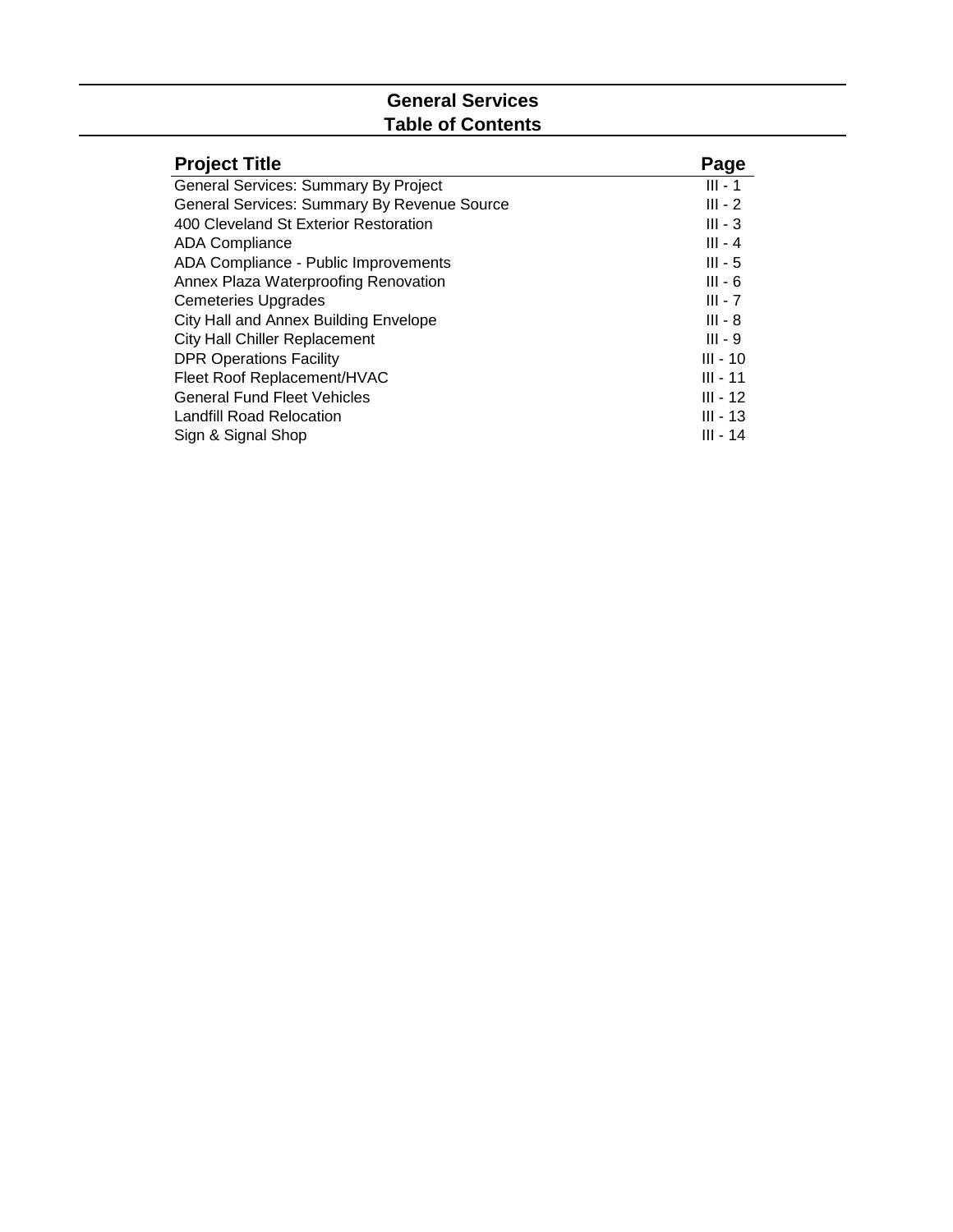|                                                    |                   |             |             | <b>SUMMARY BY PROJECT</b> |             |             |             |                        |                      |
|----------------------------------------------------|-------------------|-------------|-------------|---------------------------|-------------|-------------|-------------|------------------------|----------------------|
| Category                                           | <b>Prior Year</b> | FY 2012-13  | FY 2013-14  | FY 2014-15                | FY 2015-16  | FY 2016-17  | FY 2017-18  | <b>Future</b><br>Years | <b>Total Request</b> |
| 400 Cleveland<br><b>St Exterior</b><br>Restoration | 0                 | 600,000     | 0           | $\mathbf 0$               | 0           | 0           | 0           | $\pmb{0}$              | 600,000              |
| ADA<br>Compliance                                  | 1,553,947         | 800,000     | 500,000     | 1,220,000                 | 0           | 0           | 0           | $\mathbf 0$            | 4,073,947            |
| ADA<br>Compliance -<br>Public<br>Improvements      | 861,000           | $\mathbf 0$ | 0           | $\mathbf 0$               | $\mathbf 0$ | $\mathbf 0$ | 0           | 0                      | 861,000              |
| Annex Plaza<br>Waterproofing<br>Renovation         | 0                 | 580,000     | 0           | $\mathbf 0$               | 0           | 0           | 0           | $\pmb{0}$              | 580,000              |
| Cemeteries<br>Upgrade                              | 190,000           | 100,000     | 0           | $\mathbf 0$               | 0           | 0           | 0           | $\mathbf 0$            | 290,000              |
| City Hall and<br>Annex Building<br>Envelope        | 3,582,876         | $\mathbf 0$ | 0           | $\mathbf 0$               | $\mathbf 0$ | $\mathbf 0$ | 0           | 0                      | 3,582,876            |
| City Hall Chiller<br>Replacement                   | $\mathsf 0$       | 950,000     | $\mathsf 0$ | $\mathbf 0$               | $\mathbf 0$ | 0           | $\mathbf 0$ | $\mathbf 0$            | 950,000              |
| <b>DPR</b><br>Operations<br>Facility               | 1,586,545         | 0           | 0           | $\pmb{0}$                 | 0           | 0           | 0           | $\pmb{0}$              | 1,586,545            |
| <b>Fleet Roof</b><br>Replacement/H<br><b>VAC</b>   | 0                 | 600,000     | 0           | $\mathbf 0$               | 0           | 0           | 0           | $\pmb{0}$              | 600,000              |
| <b>General Fund</b><br><b>Fleet Vehicles</b>       | 2,904,914         | 1,854,174   | 0           | $\pmb{0}$                 | 0           | 0           | 0           | 0                      | 4,759,088            |
| Landfill Road<br>Relocation                        | 400,000           | $\mathbf 0$ | $\mathsf 0$ | $\mathbf 0$               | $\mathbf 0$ | $\mathbf 0$ | $\mathbf 0$ | $\pmb{0}$              | 400,000              |
| Sign & Signal<br>Shop                              | 1,130,000         | $\pmb{0}$   | 2,475,000   | $\pmb{0}$                 | $\mathbf 0$ | 0           | $\mathbf 0$ | $\mathbf 0$            | 3,605,000            |
|                                                    | \$12,209,282      | \$5,484,174 | \$2,975,000 | \$1,220,000               | \$0         | \$0         | \$0         | \$0                    | \$21,888,456         |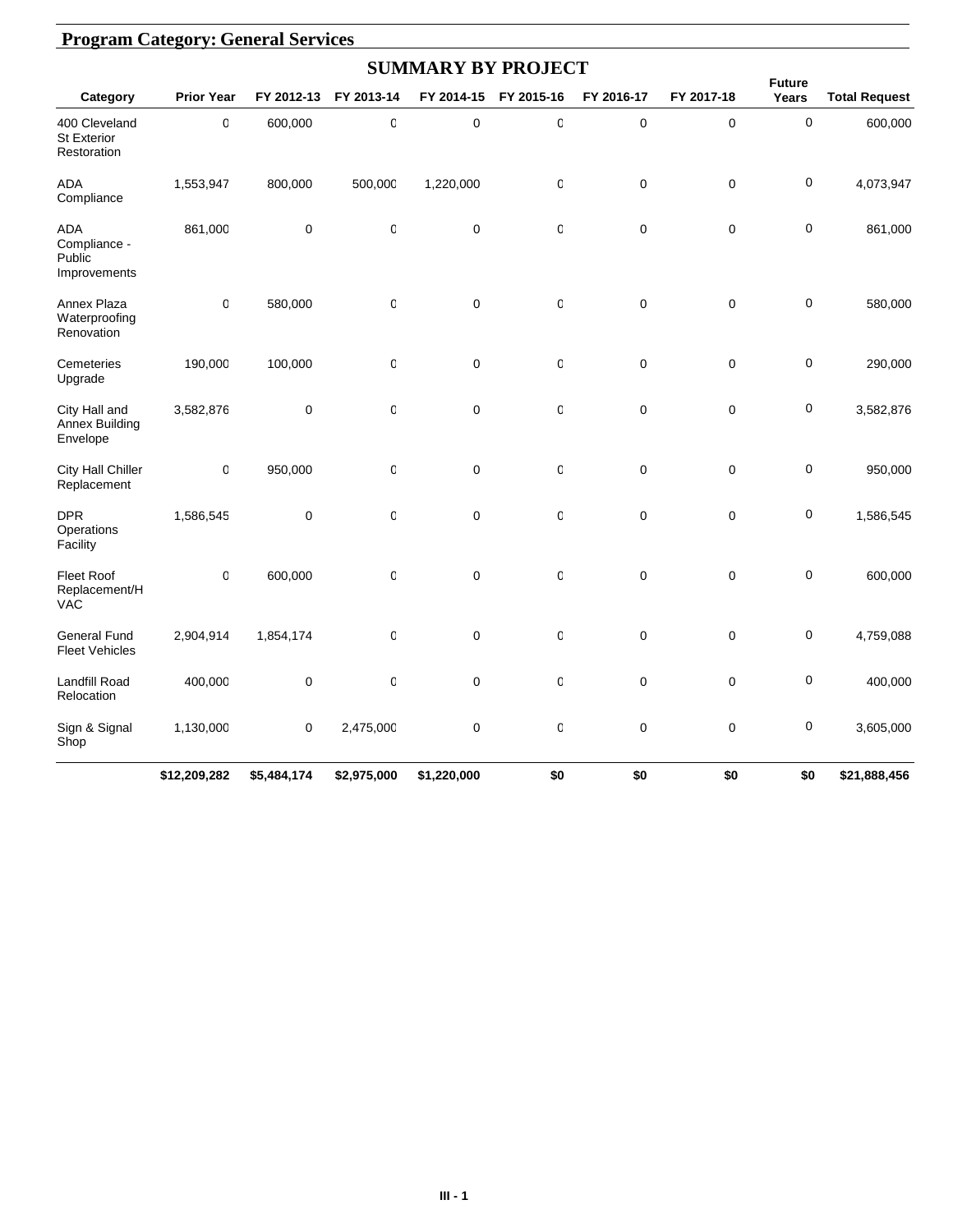#### **SUMMARY BY REVENUE SOURCE**

|                          |                   |             |             |             |            |            |            | <b>Future</b><br>Years |     |                    |
|--------------------------|-------------------|-------------|-------------|-------------|------------|------------|------------|------------------------|-----|--------------------|
| Category                 | <b>Prior Year</b> | FY 2012-13  | FY 2013-14  | FY 2014-15  | FY 2015-16 | FY 2016-17 | FY 2017-18 |                        |     | <b>Total Funds</b> |
| Unidentified             | $\Omega$          | 0           | 2,975,000   | 1,220,000   |            |            |            |                        | 0   | 4,195,000          |
| <b>Rev Unauthorized</b>  | 0                 |             |             |             |            |            |            |                        | 0   | $\Omega$           |
| <b>Rev Authorized</b>    |                   |             |             |             |            |            |            |                        |     | 0                  |
| Pay-As-You-Go            | 648,956           |             | 0           |             |            |            |            |                        | 0   | 648,956            |
| Other                    | 3,454,914         | 1,954,174   |             |             |            |            |            |                        | 0   | 5,409,088          |
| Intergovernmental        |                   |             |             |             |            |            |            |                        |     |                    |
| <b>Installment Sales</b> | 4.374.047         | 3.530.000   | 0           |             |            |            |            |                        | 0   | 7,904,047          |
| Impact Fees              | .550,365          | $\Omega$    | 0           |             |            |            |            |                        | 0   | 1,550,365          |
| <b>GOB Unauthorized</b>  |                   |             |             |             |            |            |            |                        |     |                    |
| <b>GOB Authorized</b>    | 2.181.000         | 0           | 0           |             | O          |            |            |                        | 0   | 2,181,000          |
|                          | \$12,209,282      | \$5,484,174 | \$2,975,000 | \$1,220,000 | \$0        | \$0        | \$0        |                        | \$0 | \$21,888,456       |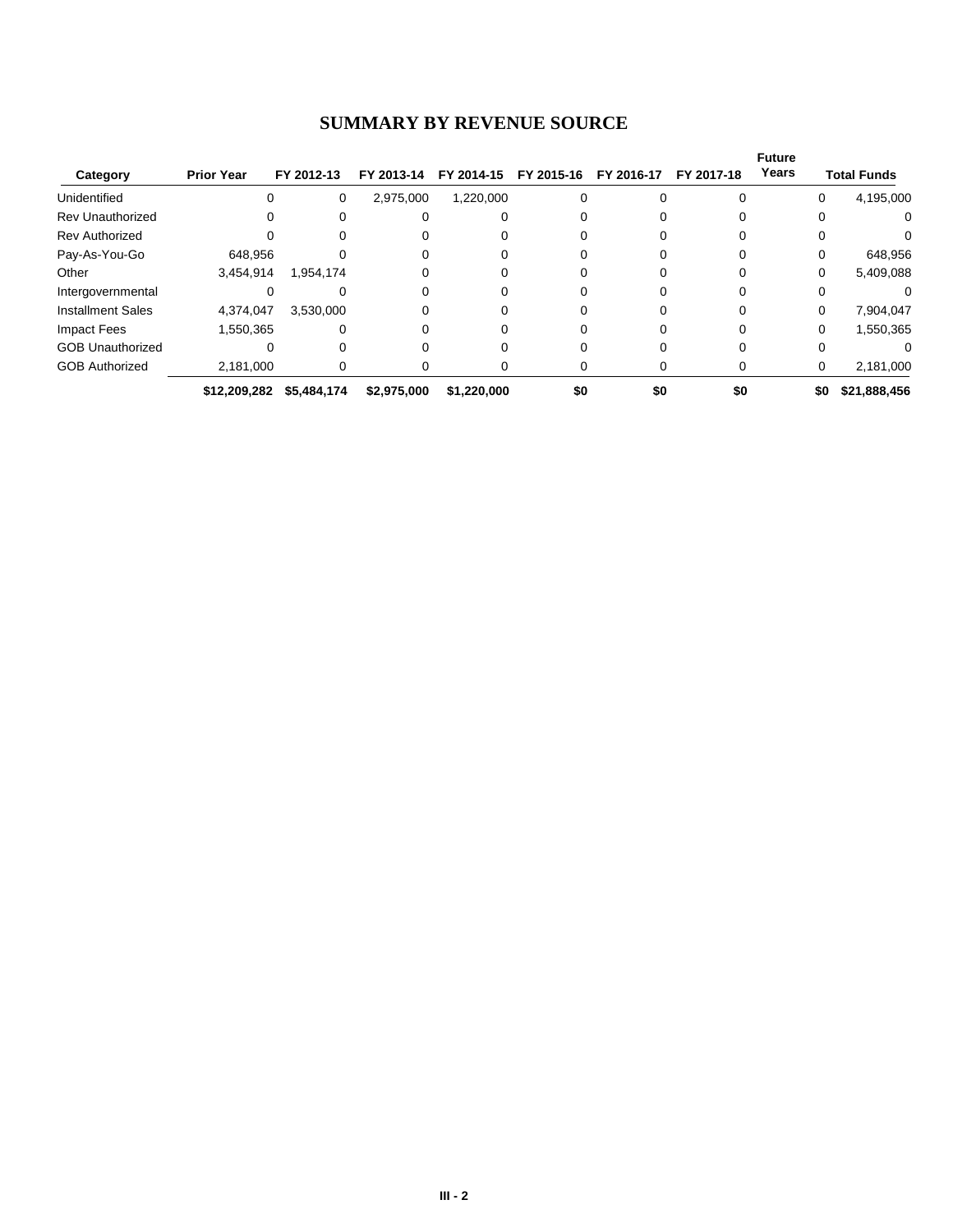| Service Area                          | Department                |           |                         | Division/Program:                                                              |                         |                           | District: |                        |              |
|---------------------------------------|---------------------------|-----------|-------------------------|--------------------------------------------------------------------------------|-------------------------|---------------------------|-----------|------------------------|--------------|
| <b>General Services</b>               |                           |           | <b>General Services</b> |                                                                                |                         | <b>Project Management</b> |           | All                    |              |
| <b>Project Title</b>                  |                           |           | <b>Pin Number</b>       |                                                                                |                         | <b>Master Plan</b>        |           |                        |              |
| 400 Cleveland St Exterior Restoration |                           |           | 0831-09-07-4475         |                                                                                | No                      |                           |           |                        |              |
| <b>Project Description</b>            |                           |           |                         |                                                                                |                         |                           |           |                        |              |
|                                       |                           |           |                         | This project addresses serious deterioration of all existing exterior masonry, |                         |                           |           |                        |              |
| elements.                             |                           |           |                         | building caulking, window leaks and other deteriorated building envelope       |                         |                           |           |                        |              |
|                                       |                           |           |                         |                                                                                |                         |                           |           |                        |              |
| <b>PROJECT STATUS -</b>               |                           | May 2012  |                         |                                                                                | <b>PROJECTED DATES:</b> |                           |           | <b>TYPE REQUEST</b>    |              |
|                                       | <b>Total Expenditures</b> |           | \$0                     | Beginning                                                                      |                         | 07/12                     | New       |                        |              |
|                                       |                           |           |                         |                                                                                | Completion              | 12/13                     |           |                        |              |
| <i><b>Appropriation</b></i>           | <b>Prior Year</b>         | 2012-13   | 2013-14                 | 2014-15                                                                        | 2015-16                 | 2016-17                   | 2017-18   | <b>Future</b><br>Years | <b>TOTAL</b> |
| Planning/Design                       | \$0                       | \$70,000  | \$0                     | \$0                                                                            | \$0                     | \$0                       | \$0       | \$0                    | \$70,000     |
| Land                                  | \$0                       | \$0       | \$0                     | \$0                                                                            | \$0                     | \$0                       | \$0       | \$0                    | \$0          |
| Construction                          | \$0                       | \$450,000 | \$0                     | \$0                                                                            | \$0                     | \$0                       | \$0       | \$0                    | \$450,000    |
| Equip/Furnishings                     | \$0                       | \$0       | \$0                     | \$0                                                                            | \$0                     | \$0                       | \$0       | \$0                    | \$0          |
| Contingency                           | \$0                       | \$80,000  | \$0                     | \$0                                                                            | \$0                     | \$0                       | \$0       | \$0                    | \$80,000     |
| <b>Total</b>                          | \$0                       | \$600,000 | \$0                     | \$0                                                                            | \$0                     | \$0                       | \$0       | \$0                    | \$600,000    |
| Revenue                               | <b>Prior Year</b>         | 2012-13   | 2013-14                 | 2014-15                                                                        | 2015-16                 | 2016-17                   | 2017-18   | <b>Future</b><br>Years | <b>TOTAL</b> |
| Pay-As-You-Go                         | \$0                       | \$0       | \$0                     | \$0                                                                            | \$0                     | \$0                       | \$0       | \$0                    | \$0          |
| <b>GOB Authorized</b>                 | \$0                       | \$0       | \$0                     | \$0                                                                            | \$0                     | \$0                       | \$0       | \$0                    | \$0          |
| <b>GOB Unauthorized</b>               | \$0                       | \$0       | \$0                     | \$0                                                                            | \$0                     | \$0                       | \$0       | \$0                    | \$0          |
| <b>Rev Authorized</b>                 | \$0                       | \$0       | \$0                     | \$0                                                                            | \$0                     | \$0                       | \$0       | \$0                    | \$0          |
| <b>Rev Unauthorized</b>               | \$0                       | \$0       | \$0                     | \$0                                                                            | \$0                     | \$0                       | \$0       | \$0                    | \$0          |
| <b>Installment Sales</b>              | \$0                       | \$600,000 | \$0                     | \$0                                                                            | \$0                     | \$0                       | \$0       | \$0                    | \$600,000    |
| <b>Impact Fees</b>                    | \$0                       | \$0       | \$0                     | \$0                                                                            | \$0                     | \$0                       | \$0       | \$0                    | \$0          |
| Intergovernmental                     | \$0                       | \$0       | \$0                     | \$0                                                                            | \$0                     | \$0                       | \$0       | \$0                    | \$0          |
| Other                                 | \$0                       | \$0       | \$0                     | \$0                                                                            | \$0                     | \$0                       | \$0       | \$0                    | \$0          |
| Unidentified                          | \$0                       | \$0       | \$0                     | \$0                                                                            | \$0                     | \$0                       | \$0       | \$0                    | \$0          |
| <b>Total</b>                          | \$0                       | \$600,000 | \$0                     | \$0                                                                            | \$0                     | \$0                       | \$0       | \$0                    | \$600,000    |
| <b>Operating</b>                      | <b>Prior Year</b>         | 2012-13   | 2013-14                 | 2014-15                                                                        | 2015-16                 | 2016-17                   | 2017-18   | <b>Future</b><br>Years | <b>TOTAL</b> |
| Capital Outlay                        | \$0                       | \$0       | \$0                     | \$0                                                                            | \$0                     | \$0                       | $\$0$     | \$0                    | \$0          |
| Maint/Operations                      | \$0                       | \$0       | \$0                     | \$0                                                                            | \$0                     | \$0                       | \$0       | \$0                    | \$0          |
| Personnel                             | \$0                       | \$0       | \$0                     | \$0                                                                            | \$0                     | \$0                       | \$0       | \$0                    | \$0          |
| <b>Total</b>                          | \$0                       | \$0       | \$0                     | \$0                                                                            | \$0                     | \$0                       | \$0       | \$0                    | \$0          |
|                                       |                           |           |                         |                                                                                |                         |                           |           |                        |              |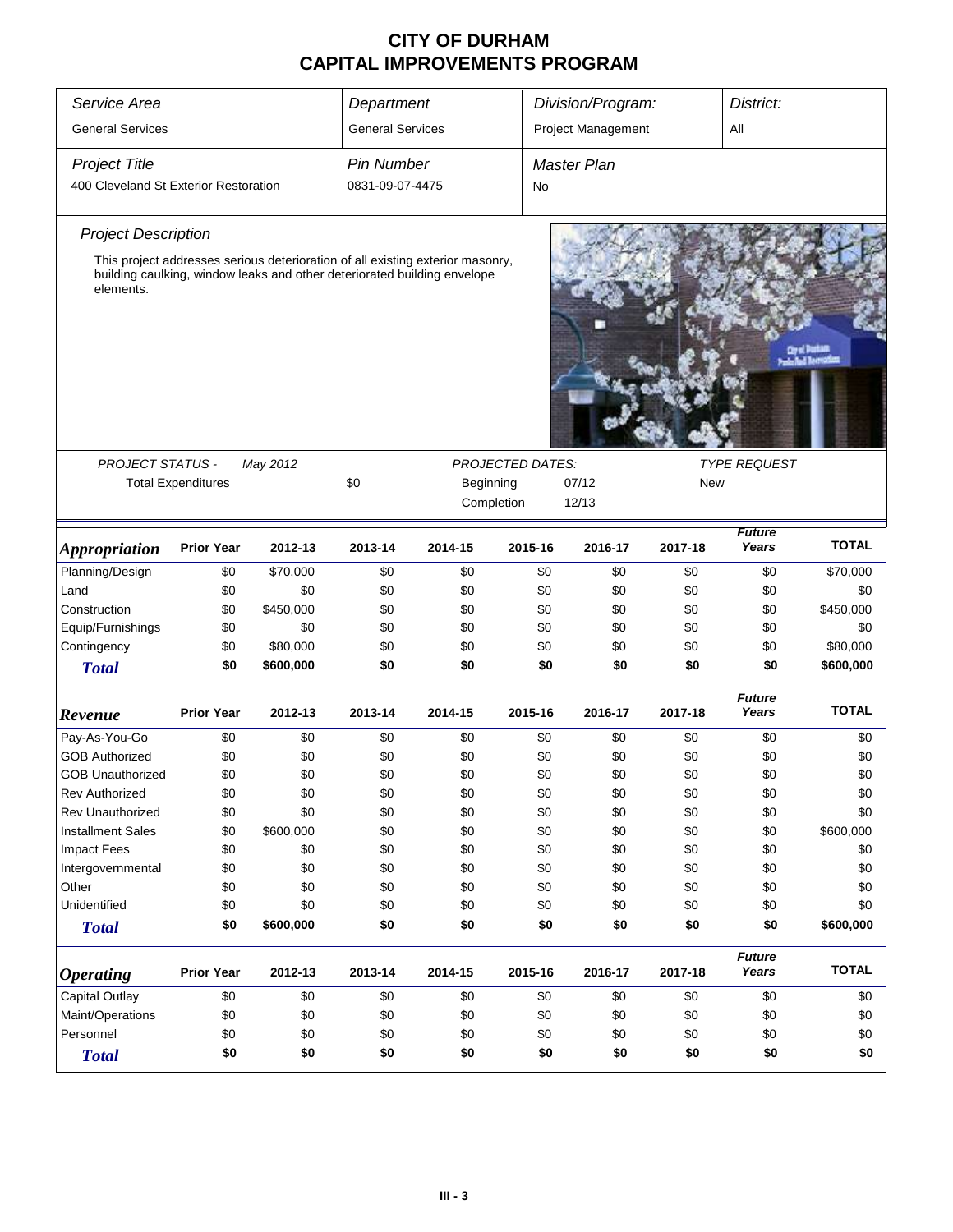| Service Area                | Department                |                                                                      |                         | Division/Program:                                                                                                                                          |                         | District:          |                      |                        |              |
|-----------------------------|---------------------------|----------------------------------------------------------------------|-------------------------|------------------------------------------------------------------------------------------------------------------------------------------------------------|-------------------------|--------------------|----------------------|------------------------|--------------|
| <b>General Services</b>     |                           |                                                                      | <b>General Services</b> |                                                                                                                                                            |                         |                    |                      |                        |              |
| <b>Project Title</b>        |                           |                                                                      | <b>Pin Number</b>       |                                                                                                                                                            |                         | <b>Master Plan</b> |                      |                        |              |
| <b>ADA Compliance</b>       |                           |                                                                      |                         |                                                                                                                                                            |                         |                    |                      |                        |              |
|                             |                           |                                                                      |                         |                                                                                                                                                            |                         |                    |                      |                        |              |
| <b>Project Description</b>  |                           |                                                                      |                         |                                                                                                                                                            |                         |                    |                      |                        |              |
|                             |                           | This category will include parks projects as well as city buildings. |                         | This CIP request addresses the deficiencies identified by the Department of<br>Justice concerning the requirements for ADA compliance throughout the City. |                         |                    |                      |                        |              |
|                             |                           |                                                                      |                         |                                                                                                                                                            |                         |                    |                      |                        |              |
|                             |                           |                                                                      |                         |                                                                                                                                                            |                         |                    |                      |                        |              |
|                             |                           |                                                                      |                         |                                                                                                                                                            |                         |                    | Picture<br>Available |                        |              |
|                             |                           |                                                                      |                         |                                                                                                                                                            |                         |                    |                      |                        |              |
|                             |                           |                                                                      |                         |                                                                                                                                                            |                         |                    |                      |                        |              |
|                             |                           |                                                                      |                         |                                                                                                                                                            |                         |                    |                      |                        |              |
| <b>PROJECT STATUS -</b>     |                           | May 2012                                                             |                         |                                                                                                                                                            | <b>PROJECTED DATES:</b> |                    |                      | <b>TYPE REQUEST</b>    |              |
|                             | <b>Total Expenditures</b> | \$1,547,515                                                          |                         | Beginning                                                                                                                                                  |                         | 07/04              |                      | Continuation           |              |
|                             |                           |                                                                      |                         |                                                                                                                                                            | Completion              | 12/15              |                      |                        |              |
| <i><b>Appropriation</b></i> | <b>Prior Year</b>         | 2012-13                                                              | 2013-14                 | 2014-15                                                                                                                                                    | 2015-16                 | 2016-17            | 2017-18              | <b>Future</b><br>Years | <b>TOTAL</b> |
| Planning/Design             | \$809,800                 | \$120,000                                                            | \$0                     | \$0                                                                                                                                                        | \$0                     | \$0                | \$0                  | \$0                    | \$929,800    |
| Land                        | \$0                       | \$0                                                                  | \$0                     | \$0                                                                                                                                                        | \$0                     | \$0                | \$0                  | \$0                    | \$0          |
| Construction                | \$743,947                 | \$600,000                                                            | \$500,000               | \$1,220,000                                                                                                                                                | \$0                     | \$0                | \$0                  | \$0                    | \$3,063,947  |
| Equip/Furnishings           | \$0                       | \$0                                                                  | \$0                     | \$0                                                                                                                                                        | \$0                     | \$0                | \$0                  | \$0                    | \$0          |
| Contingency                 | \$200                     | \$80,000                                                             | \$0                     | \$0                                                                                                                                                        | \$0                     | \$0                | \$0                  | \$0                    | \$80,200     |
| <b>Total</b>                | \$1,553,947               | \$800,000                                                            | \$500,000               | \$1,220,000                                                                                                                                                |                         | \$0<br>\$0         | \$0                  | \$0                    | \$4,073,947  |
| Revenue                     | <b>Prior Year</b>         | 2012-13                                                              | 2013-14                 | 2014-15                                                                                                                                                    | 2015-16                 | 2016-17            | 2017-18              | <b>Future</b><br>Years | <b>TOTAL</b> |
| Pay-As-You-Go               | \$648,956                 | \$0                                                                  | \$0                     | \$0                                                                                                                                                        | \$0                     | \$0                | \$0                  | \$0                    | \$648,956    |
| <b>GOB Authorized</b>       | \$0                       | \$0                                                                  | \$0                     | \$0                                                                                                                                                        | \$0                     | \$0                | \$0                  | \$0                    | \$0          |
| <b>GOB Unauthorized</b>     | \$0                       | \$0                                                                  | \$0                     | \$0                                                                                                                                                        | \$0                     | \$0                | \$0                  | \$0                    | \$0          |
| <b>Rev Authorized</b>       | \$0                       | \$0                                                                  | \$0                     | \$0                                                                                                                                                        | \$0                     | \$0                | \$0                  | \$0                    | \$0          |
| Rev Unauthorized            | \$0                       | \$0                                                                  | \$0                     | \$0                                                                                                                                                        | \$0                     | \$0                | \$0                  | \$0                    | \$0          |
| <b>Installment Sales</b>    | \$754,991                 | \$800,000                                                            | \$0                     | \$0                                                                                                                                                        | \$0                     | \$0                | \$0                  | \$0                    | \$1,554,991  |
| <b>Impact Fees</b>          | \$0                       | \$0                                                                  | \$0                     | \$0                                                                                                                                                        | \$0                     | \$0                | \$0                  | \$0                    | \$0          |
| Intergovernmental           | \$0                       | \$0                                                                  | \$0                     | \$0                                                                                                                                                        | \$0                     | \$0                | \$0                  | \$0                    | \$0          |
| Other                       | \$150,000                 | \$0                                                                  | \$0                     | \$0                                                                                                                                                        | \$0                     | \$0                | \$0                  | \$0                    | \$150,000    |
| Unidentified                | \$0                       | \$0                                                                  | \$500,000               | \$1,220,000                                                                                                                                                | \$0                     | \$0                | \$0                  | \$0                    | \$1,720,000  |
| <b>Total</b>                | \$1,553,947               | \$800,000                                                            | \$500,000               | \$1,220,000                                                                                                                                                | \$0                     | \$0                | \$0                  | \$0                    | \$4,073,947  |
| <b>Operating</b>            | <b>Prior Year</b>         | 2012-13                                                              | 2013-14                 | 2014-15                                                                                                                                                    | 2015-16                 | 2016-17            | 2017-18              | <b>Future</b><br>Years | <b>TOTAL</b> |
| Capital Outlay              | \$0                       | \$0                                                                  | \$0                     | \$0                                                                                                                                                        | \$0                     | \$0                | \$0                  | \$0                    | \$0          |
| Maint/Operations            | \$0                       | \$0                                                                  | \$0                     | \$0                                                                                                                                                        | \$0                     | \$0                | \$0                  | \$0                    | \$0          |
| Personnel                   | \$0                       | \$0                                                                  | \$0                     | \$0                                                                                                                                                        | \$0                     | \$0                | \$0                  | \$0                    | \$0          |
| <b>Total</b>                | \$0                       | \$0                                                                  | \$0                     | \$0                                                                                                                                                        | \$0                     | \$0                | \$0                  | \$0                    | \$0          |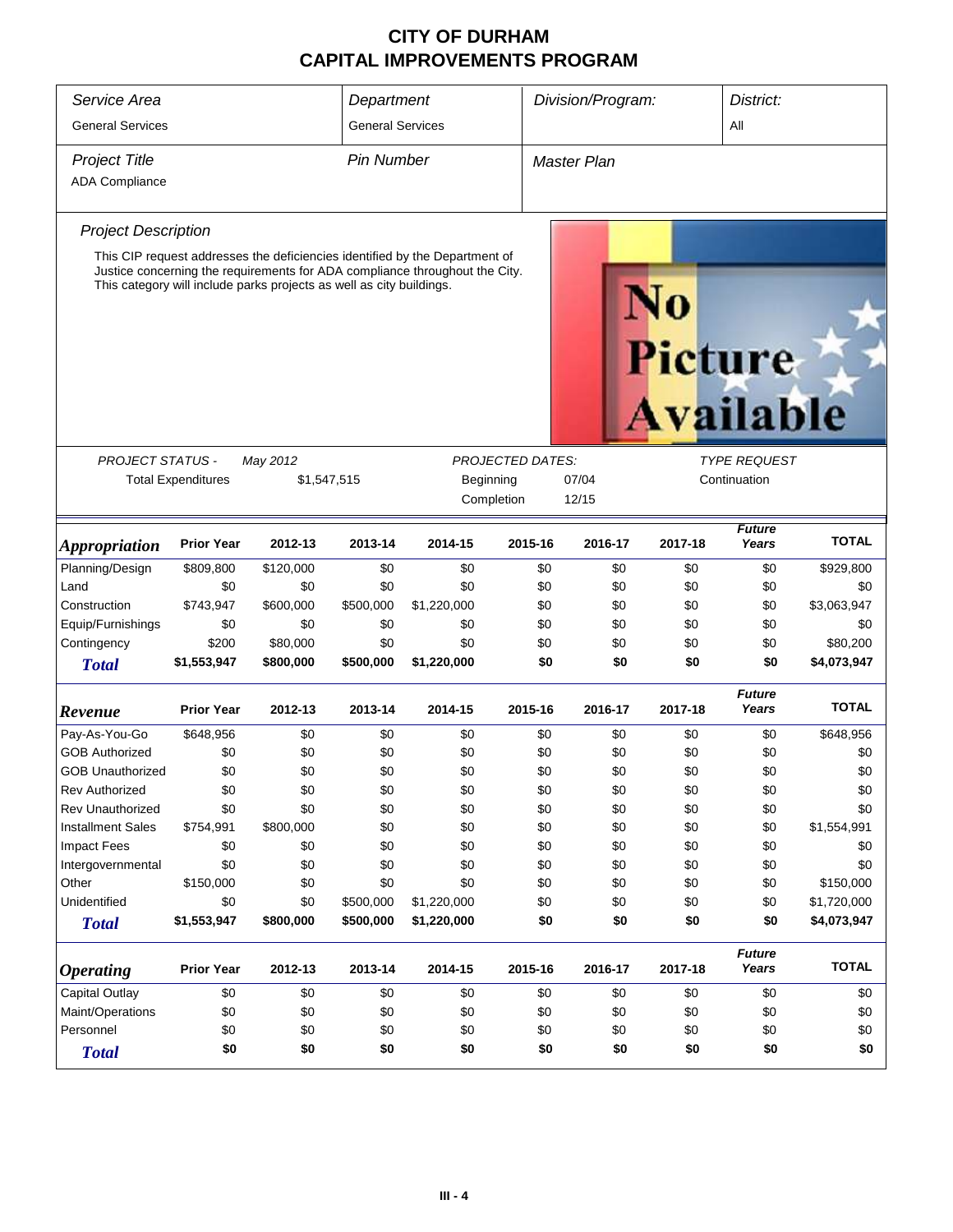| Service Area                         |                                                                                                               |           | Department              |           |                         | Division/Program:  |                                    | District:              |              |  |
|--------------------------------------|---------------------------------------------------------------------------------------------------------------|-----------|-------------------------|-----------|-------------------------|--------------------|------------------------------------|------------------------|--------------|--|
| <b>General Services</b>              |                                                                                                               |           | <b>General Services</b> |           |                         |                    |                                    | All                    |              |  |
| <b>Project Title</b>                 |                                                                                                               |           | <b>Pin Number</b>       |           |                         | <b>Master Plan</b> |                                    |                        |              |  |
| ADA Compliance - Public Improvements |                                                                                                               |           |                         |           |                         |                    |                                    |                        |              |  |
| <b>Project Description</b>           |                                                                                                               |           |                         |           |                         |                    |                                    |                        |              |  |
|                                      | This request addresses the deficiencies identified by the Department of                                       |           |                         |           |                         |                    |                                    |                        |              |  |
|                                      | Justice concerning the requirements for ADA compliance related to public<br>improvements throughout the City. |           |                         |           |                         |                    | <b>Picture</b><br><b>Available</b> |                        |              |  |
| <b>PROJECT STATUS -</b>              |                                                                                                               | May 2012  |                         |           | <b>PROJECTED DATES:</b> |                    |                                    | <b>TYPE REQUEST</b>    |              |  |
|                                      | <b>Total Expenditures</b>                                                                                     | \$842,108 |                         | Beginning | Continuation<br>11/04   |                    |                                    |                        |              |  |
|                                      |                                                                                                               |           |                         |           | Completion              | 06/13              |                                    |                        |              |  |
| <i><b>Appropriation</b></i>          | <b>Prior Year</b>                                                                                             | 2012-13   | 2013-14                 | 2014-15   | 2015-16                 | 2016-17            | 2017-18                            | <b>Future</b><br>Years | <b>TOTAL</b> |  |
| Planning/Design                      | \$73,275                                                                                                      | \$0       | \$0                     | \$0       | \$0                     | \$0                | \$0                                | \$0                    | \$73,275     |  |
| Land                                 | \$0                                                                                                           | \$0       | \$0                     | \$0       | \$0                     | \$0                | \$0                                | \$0                    | \$0          |  |
| Construction                         | \$637,725                                                                                                     | \$0       | \$0                     | \$0       | \$0                     | \$0                | \$0                                | \$0                    | \$637,725    |  |
| Equip/Furnishings                    | \$0                                                                                                           | \$0       | \$0                     | \$0       | \$0                     | \$0                | \$0                                | \$0                    | \$0          |  |
| Contingency                          | \$150,000                                                                                                     | \$0       | \$0                     | \$0       | \$0                     | \$0                | \$0                                | \$0                    | \$150,000    |  |
| <b>Total</b>                         | \$861,000                                                                                                     | \$0       | \$0                     | \$0       | \$0                     | \$0                | \$0                                | \$0                    | \$861,000    |  |
| Revenue                              | <b>Prior Year</b>                                                                                             | 2012-13   | 2013-14                 | 2014-15   | 2015-16                 | 2016-17            | 2017-18                            | <b>Future</b><br>Years | <b>TOTAL</b> |  |
| Pay-As-You-Go                        | \$0                                                                                                           | \$0       | \$0                     | \$0       | \$0                     | \$0                | \$0                                | \$0                    | \$0          |  |
| <b>GOB Authorized</b>                | \$861,000                                                                                                     | \$0       | \$0                     | \$0       | \$0                     | \$0                | \$0                                | \$0                    | \$861,000    |  |
| <b>GOB Unauthorized</b>              | \$0                                                                                                           | \$0       | \$0                     | \$0       | \$0                     | \$0                | \$0                                | \$0                    | \$0          |  |
| <b>Rev Authorized</b>                | \$0                                                                                                           | \$0       | \$0                     | \$0       | \$0                     | \$0                | \$0                                | \$0                    | \$0          |  |
| <b>Rev Unauthorized</b>              | \$0                                                                                                           | \$0       | \$0                     | \$0       | \$0                     | \$0                | \$0                                | \$0                    | \$0          |  |
| <b>Installment Sales</b>             | \$0                                                                                                           | \$0       | \$0                     | \$0       | \$0                     | \$0                | \$0                                | \$0                    | \$0          |  |
| <b>Impact Fees</b>                   | \$0                                                                                                           | \$0       | \$0                     | \$0       | \$0                     | \$0                | \$0                                | \$0                    | \$0          |  |
| Intergovernmental                    | \$0                                                                                                           | \$0       | \$0                     | \$0       | \$0                     | \$0                | \$0                                | \$0                    | \$0          |  |
| Other                                | \$0                                                                                                           | \$0       | \$0                     | \$0       | \$0                     | \$0                | \$0                                | \$0                    | \$0          |  |
| Unidentified                         | \$0                                                                                                           | \$0       | \$0                     | \$0       | \$0                     | \$0                | \$0                                | \$0                    | \$0          |  |
| <b>Total</b>                         | \$861,000                                                                                                     | \$0       | \$0                     | \$0       | \$0                     | \$0                | \$0                                | \$0                    | \$861,000    |  |
| <i><b>Operating</b></i>              | <b>Prior Year</b>                                                                                             | 2012-13   | 2013-14                 | 2014-15   | 2015-16                 | 2016-17            | 2017-18                            | <b>Future</b><br>Years | <b>TOTAL</b> |  |
| Capital Outlay                       | \$0                                                                                                           | \$0       | \$0                     | \$0       | \$0                     | \$0                | \$0                                | \$0                    | \$0          |  |
| Maint/Operations                     | \$0                                                                                                           | \$0       | \$0                     | \$0       | \$0                     | \$0                | \$0                                | \$0                    | \$0          |  |
| Personnel                            | \$0                                                                                                           | \$0       | \$0                     | \$0       | \$0                     | \$0                | \$0                                | \$0                    | \$0          |  |
| <b>Total</b>                         | \$0                                                                                                           | \$0       | \$0                     | \$0       | \$0                     | \$0                | \$0                                | \$0                    | \$0          |  |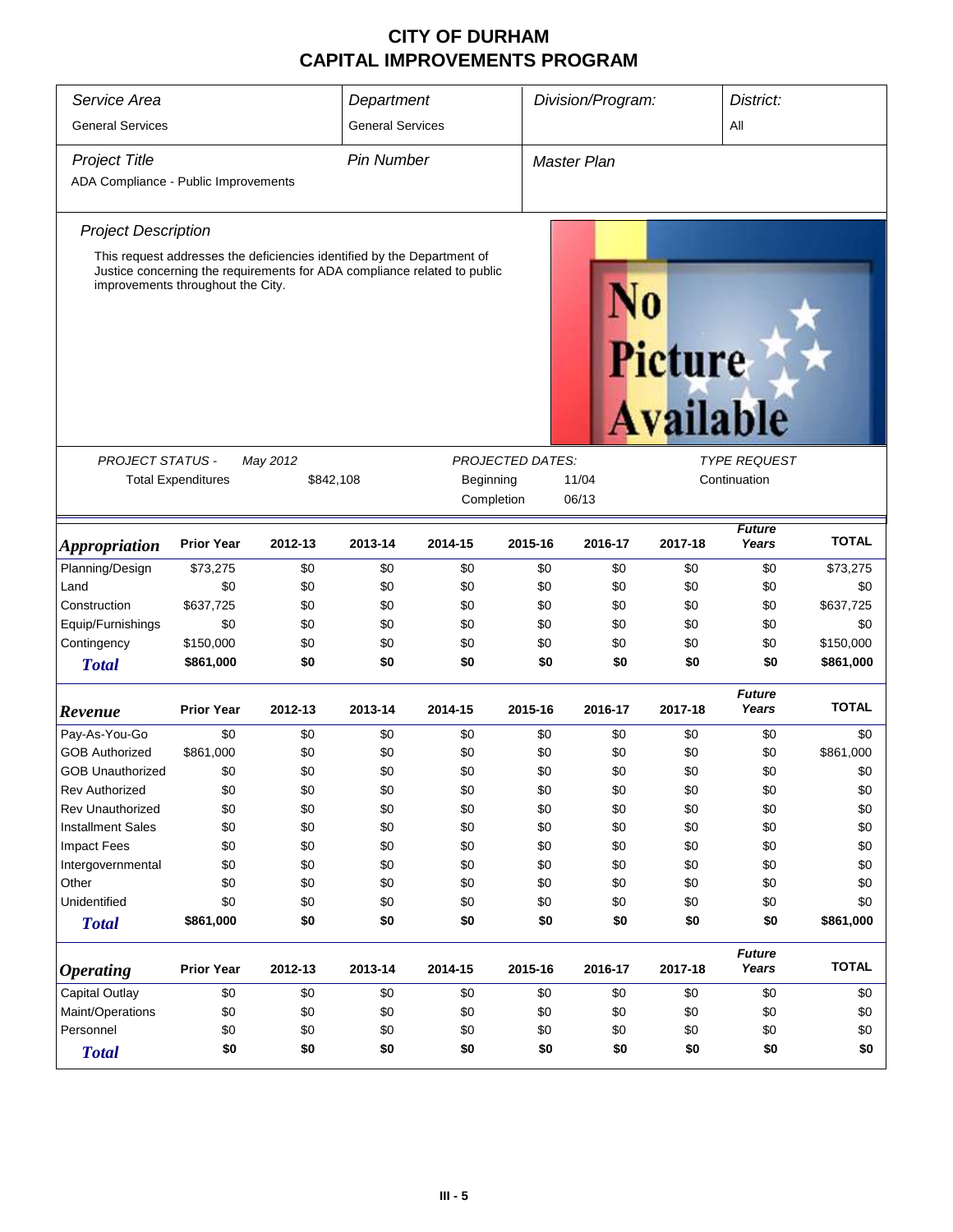| Service Area                         |                           | Department                       |                         |                                                                                  | Division/Program:       |             | District: |                        |              |  |
|--------------------------------------|---------------------------|----------------------------------|-------------------------|----------------------------------------------------------------------------------|-------------------------|-------------|-----------|------------------------|--------------|--|
| <b>General Services</b>              |                           |                                  | <b>General Services</b> |                                                                                  |                         |             |           | All                    |              |  |
| <b>Project Title</b>                 |                           |                                  | <b>Pin Number</b>       |                                                                                  |                         | Master Plan |           |                        |              |  |
| Annex Plaza Waterproofing Renovation |                           |                                  | 0821-08-97-8693         |                                                                                  | No                      |             |           |                        |              |  |
| <b>Project Description</b>           |                           |                                  |                         |                                                                                  |                         |             |           |                        |              |  |
|                                      |                           |                                  |                         | This project replaces the existing and deteriorating waterproofing system over   |                         |             |           |                        |              |  |
| must also be removed and replaced.   |                           |                                  |                         | the City Hall parking garage under the plaza. To do this, the plaza topping slab |                         |             |           |                        |              |  |
| <b>PROJECT STATUS -</b>              |                           | May 2012                         |                         |                                                                                  | <b>PROJECTED DATES:</b> |             |           | <b>TYPE REQUEST</b>    |              |  |
|                                      | <b>Total Expenditures</b> | \$0<br>Beginning<br>07/12<br>New |                         |                                                                                  |                         |             |           |                        |              |  |
|                                      |                           |                                  |                         | Completion                                                                       |                         | 07/13       |           |                        |              |  |
| <i><b>Appropriation</b></i>          | <b>Prior Year</b>         | 2012-13                          | 2013-14                 | 2014-15                                                                          | 2015-16                 | 2016-17     | 2017-18   | <b>Future</b><br>Years | <b>TOTAL</b> |  |
| Planning/Design                      | \$0                       | \$35,000                         | \$0                     | \$0                                                                              | \$0                     | \$0         | \$0       | \$0                    | \$35,000     |  |
| Land                                 | \$0                       | \$0                              | \$0                     | \$0                                                                              | \$0                     | \$0         | \$0       | \$0                    | \$0          |  |
| Construction                         | \$0                       | \$465,000                        | \$0                     | \$0                                                                              | \$0                     | \$0         | \$0       | \$0                    | \$465,000    |  |
| Equip/Furnishings                    | \$0                       | \$0                              | \$0                     | \$0                                                                              | \$0                     | \$0         | \$0       | \$0                    | \$0          |  |
| Contingency                          | \$0                       | \$80,000                         | \$0                     | \$0                                                                              | \$0                     | \$0         | \$0       | \$0                    | \$80,000     |  |
| <b>Total</b>                         | \$0                       | \$580,000                        | \$0                     | \$0                                                                              | \$0                     | \$0         | \$0       | \$0                    | \$580,000    |  |
| Revenue                              | <b>Prior Year</b>         | 2012-13                          | 2013-14                 | 2014-15                                                                          | 2015-16                 | 2016-17     | 2017-18   | <b>Future</b><br>Years | <b>TOTAL</b> |  |
| Pay-As-You-Go                        | \$0                       | \$0                              | \$0                     | \$0                                                                              | \$0                     | \$0         | \$0       | \$0                    | \$0          |  |
| <b>GOB Authorized</b>                | \$0                       | \$0                              | \$0                     | \$0                                                                              | \$0                     | \$0         | \$0       | \$0                    | \$0          |  |
| GOB Unauthorized                     | \$0                       | \$0                              | \$0                     | \$0                                                                              | \$0                     | \$0         | \$0       | \$0                    | \$0          |  |
| <b>Rev Authorized</b>                | \$0                       | \$0                              | \$0                     | \$0                                                                              | \$0                     | \$0         | \$0       | \$0                    | \$0          |  |
| <b>Rev Unauthorized</b>              | \$0                       | \$0                              | \$0                     | \$0                                                                              | \$0                     | \$0         | \$0       | \$0                    | \$0          |  |
| <b>Installment Sales</b>             | \$0                       | \$580,000                        | \$0                     | \$0                                                                              | \$0                     | \$0         | \$0       | \$0                    | \$580,000    |  |
| <b>Impact Fees</b>                   | \$0                       | \$0                              | \$0                     | \$0                                                                              | \$0                     | \$0         | \$0       | \$0                    | \$0          |  |
| Intergovernmental                    | \$0                       | \$0                              | \$0                     | \$0                                                                              | \$0                     | \$0         | \$0       | \$0                    | \$0          |  |
| Other                                | \$0                       | \$0                              | \$0                     | \$0                                                                              | \$0                     | \$0         | \$0       | \$0                    | \$0          |  |
| Unidentified                         | \$0                       | \$0                              | \$0                     | \$0                                                                              | \$0                     | \$0         | \$0       | \$0                    | \$0          |  |
| <b>Total</b>                         | \$0                       | \$580,000                        | \$0                     | \$0                                                                              | \$0                     | \$0         | \$0       | \$0                    | \$580,000    |  |
| <b>Operating</b>                     | <b>Prior Year</b>         | 2012-13                          | 2013-14                 | 2014-15                                                                          | 2015-16                 | 2016-17     | 2017-18   | <b>Future</b><br>Years | <b>TOTAL</b> |  |
| Capital Outlay                       | \$0                       | \$0                              | \$0                     | \$0                                                                              | \$0                     | \$0         | \$0       | \$0                    | \$0          |  |
| Maint/Operations                     | \$0                       | \$0                              | \$0                     | \$0                                                                              | \$0                     | \$0         | \$0       | \$0                    | \$0          |  |
| Personnel                            | \$0                       | \$0                              | \$0                     | \$0                                                                              | \$0                     | \$0         | \$0       | \$0                    | \$0          |  |
| <b>Total</b>                         | \$0                       | \$0                              | \$0                     | \$0                                                                              | \$0                     | \$0         | \$0       | \$0                    | \$0          |  |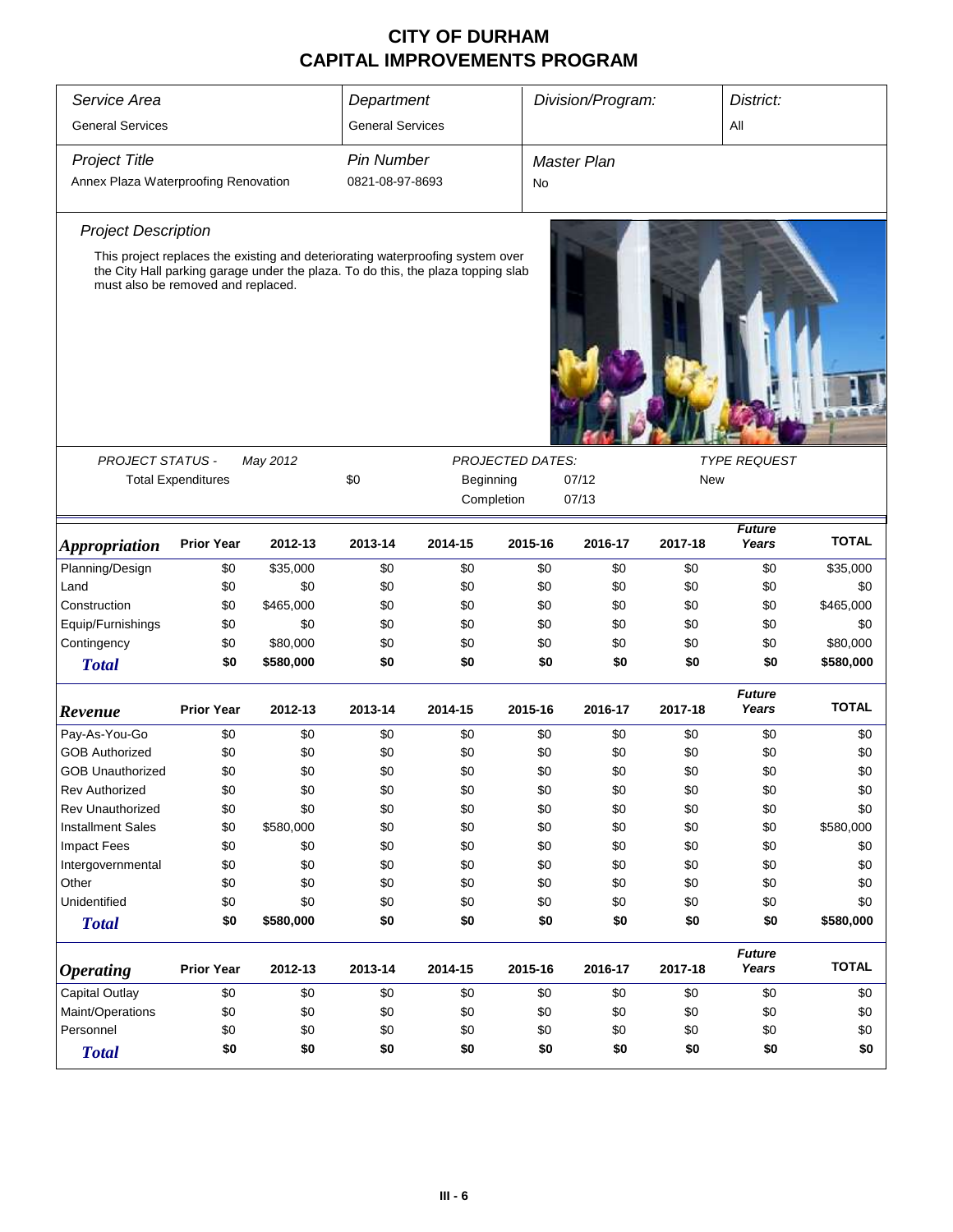| Service Area                                                                                                                                                                                                                                                                                                                                                                                                                                                                                                        |                   |           | Department              |            |                         | Division/Program:  |         | District:              |              |  |
|---------------------------------------------------------------------------------------------------------------------------------------------------------------------------------------------------------------------------------------------------------------------------------------------------------------------------------------------------------------------------------------------------------------------------------------------------------------------------------------------------------------------|-------------------|-----------|-------------------------|------------|-------------------------|--------------------|---------|------------------------|--------------|--|
| <b>General Services</b>                                                                                                                                                                                                                                                                                                                                                                                                                                                                                             |                   |           | <b>General Services</b> |            |                         |                    |         | 3                      |              |  |
| <b>Project Title</b>                                                                                                                                                                                                                                                                                                                                                                                                                                                                                                |                   |           | <b>Pin Number</b>       |            |                         | <b>Master Plan</b> |         |                        |              |  |
| <b>Cemeteries Upgrade</b>                                                                                                                                                                                                                                                                                                                                                                                                                                                                                           |                   |           | 0821-09-16-2884         |            |                         |                    |         |                        |              |  |
| <b>Project Description</b>                                                                                                                                                                                                                                                                                                                                                                                                                                                                                          |                   |           |                         |            |                         |                    |         |                        |              |  |
| This project provides for analysis, studies and design for cemeteries facilities<br>and internal roadways. Internal site roadways are deteriorated and replete with<br>cracked and broken pavement, pot holes, and deteriorated shoulders. Existing<br>facilities are old and delappidated. Some require renovation and some require<br>replacement.<br>Recent vandalism and breaking require security measures to be installed.<br><b>CAUSE OR DESTROYED PROPERTY</b><br><b>THE RESIDENCE I</b><br><b>SED CARS</b> |                   |           |                         |            |                         |                    |         |                        |              |  |
| <b>PROJECT STATUS -</b>                                                                                                                                                                                                                                                                                                                                                                                                                                                                                             |                   | May 2012  |                         |            | <b>PROJECTED DATES:</b> |                    |         | <b>TYPE REQUEST</b>    |              |  |
| <b>Total Expenditures</b><br>Beginning<br>02/07<br>\$186,463                                                                                                                                                                                                                                                                                                                                                                                                                                                        |                   |           |                         |            |                         | New                |         |                        |              |  |
|                                                                                                                                                                                                                                                                                                                                                                                                                                                                                                                     |                   |           |                         | Completion |                         | 12/13              |         |                        |              |  |
| <b>Appropriation</b>                                                                                                                                                                                                                                                                                                                                                                                                                                                                                                | <b>Prior Year</b> | 2012-13   | 2013-14                 | 2014-15    | 2015-16                 | 2016-17            | 2017-18 | <b>Future</b><br>Years | <b>TOTAL</b> |  |
| Planning/Design                                                                                                                                                                                                                                                                                                                                                                                                                                                                                                     | \$24,782          | \$100,000 | \$0                     | \$0        | \$0                     | \$0                | \$0     | \$0                    | \$124,782    |  |
| Land                                                                                                                                                                                                                                                                                                                                                                                                                                                                                                                | \$0               | \$0       | \$0                     | \$0        | \$0                     | \$0                | \$0     | \$0                    | \$0          |  |
| Construction                                                                                                                                                                                                                                                                                                                                                                                                                                                                                                        | \$143,669         | \$0       | \$0                     | \$0        | \$0                     | \$0                | \$0     | \$0                    | \$143,669    |  |
| Equip/Furnishings                                                                                                                                                                                                                                                                                                                                                                                                                                                                                                   | \$0               | \$0       | \$0                     | \$0        | \$0                     | \$0                | \$0     | \$0                    | \$0          |  |
| Contingency                                                                                                                                                                                                                                                                                                                                                                                                                                                                                                         | \$21,549          | \$0       | \$0                     | \$0        | \$0                     | \$0                | \$0     | \$0                    | \$21,549     |  |
| <b>Total</b>                                                                                                                                                                                                                                                                                                                                                                                                                                                                                                        | \$190,000         | \$100,000 | \$0                     | \$0        | \$0                     | \$0                | \$0     | \$0                    | \$290,000    |  |
| Revenue                                                                                                                                                                                                                                                                                                                                                                                                                                                                                                             | <b>Prior Year</b> | 2012-13   | 2013-14                 | 2014-15    | 2015-16                 | 2016-17            | 2017-18 | <b>Future</b><br>Years | <b>TOTAL</b> |  |
| Pay-As-You-Go                                                                                                                                                                                                                                                                                                                                                                                                                                                                                                       | \$0               | \$0       | \$0                     | \$0        | \$0                     | \$0                | \$0     | \$0                    | \$0          |  |
| <b>GOB Authorized</b>                                                                                                                                                                                                                                                                                                                                                                                                                                                                                               | \$190,000         | \$0       | \$0                     | \$0        | \$0                     | \$0                | \$0     | \$0                    | \$190,000    |  |
| <b>GOB Unauthorized</b>                                                                                                                                                                                                                                                                                                                                                                                                                                                                                             | \$0               | \$0       | \$0                     | \$0        | \$0                     | \$0                | \$0     | \$0                    | \$0          |  |
| <b>Rev Authorized</b>                                                                                                                                                                                                                                                                                                                                                                                                                                                                                               | \$0               | \$0       | \$0                     | \$0        | \$0                     | \$0                | \$0     | \$0                    | \$0          |  |
| Rev Unauthorized                                                                                                                                                                                                                                                                                                                                                                                                                                                                                                    | \$0               | \$0       | \$0                     | \$0        | \$0                     | \$0                | \$0     | \$0                    | \$0          |  |
| <b>Installment Sales</b>                                                                                                                                                                                                                                                                                                                                                                                                                                                                                            | \$0               | \$0       | \$0                     | \$0        | \$0                     | \$0                | \$0     | \$0                    | \$0          |  |
| <b>Impact Fees</b>                                                                                                                                                                                                                                                                                                                                                                                                                                                                                                  | \$0               | \$0       | \$0                     | \$0        | \$0                     | \$0                | \$0     | \$0                    | \$0          |  |
| Intergovernmental                                                                                                                                                                                                                                                                                                                                                                                                                                                                                                   | \$0               | \$0       | \$0                     | \$0        | \$0                     | \$0                | \$0     | \$0                    | \$0          |  |
| Other                                                                                                                                                                                                                                                                                                                                                                                                                                                                                                               | \$0               | \$100,000 | \$0                     | \$0        | \$0                     | \$0                | \$0     | \$0                    | \$100,000    |  |
| <b>Total</b>                                                                                                                                                                                                                                                                                                                                                                                                                                                                                                        | \$190,000         | \$100,000 | \$0                     | \$0        | \$0                     | \$0                | \$0     | \$0                    | \$290,000    |  |
| <b>Operating</b>                                                                                                                                                                                                                                                                                                                                                                                                                                                                                                    | <b>Prior Year</b> | 2012-13   | 2013-14                 | 2014-15    | 2015-16                 | 2016-17            | 2017-18 | <b>Future</b><br>Years | <b>TOTAL</b> |  |
| Capital Outlay                                                                                                                                                                                                                                                                                                                                                                                                                                                                                                      | \$0               | \$0       | \$0                     | \$0        | \$0                     | \$0                | \$0     | \$0                    | \$0          |  |
| Maint/Operations                                                                                                                                                                                                                                                                                                                                                                                                                                                                                                    | \$0               | \$0       | \$0                     | \$0        | \$0                     | \$0                | \$0     | \$0                    | \$0          |  |
| Personnel                                                                                                                                                                                                                                                                                                                                                                                                                                                                                                           | \$0               | \$0       | \$0                     | \$0        | \$0                     | \$0                | \$0     | \$0                    | \$0          |  |
| <b>Total</b>                                                                                                                                                                                                                                                                                                                                                                                                                                                                                                        | \$0               | \$0       | \$0                     | \$0        | \$0                     | \$0                | \$0     | \$0                    | \$0          |  |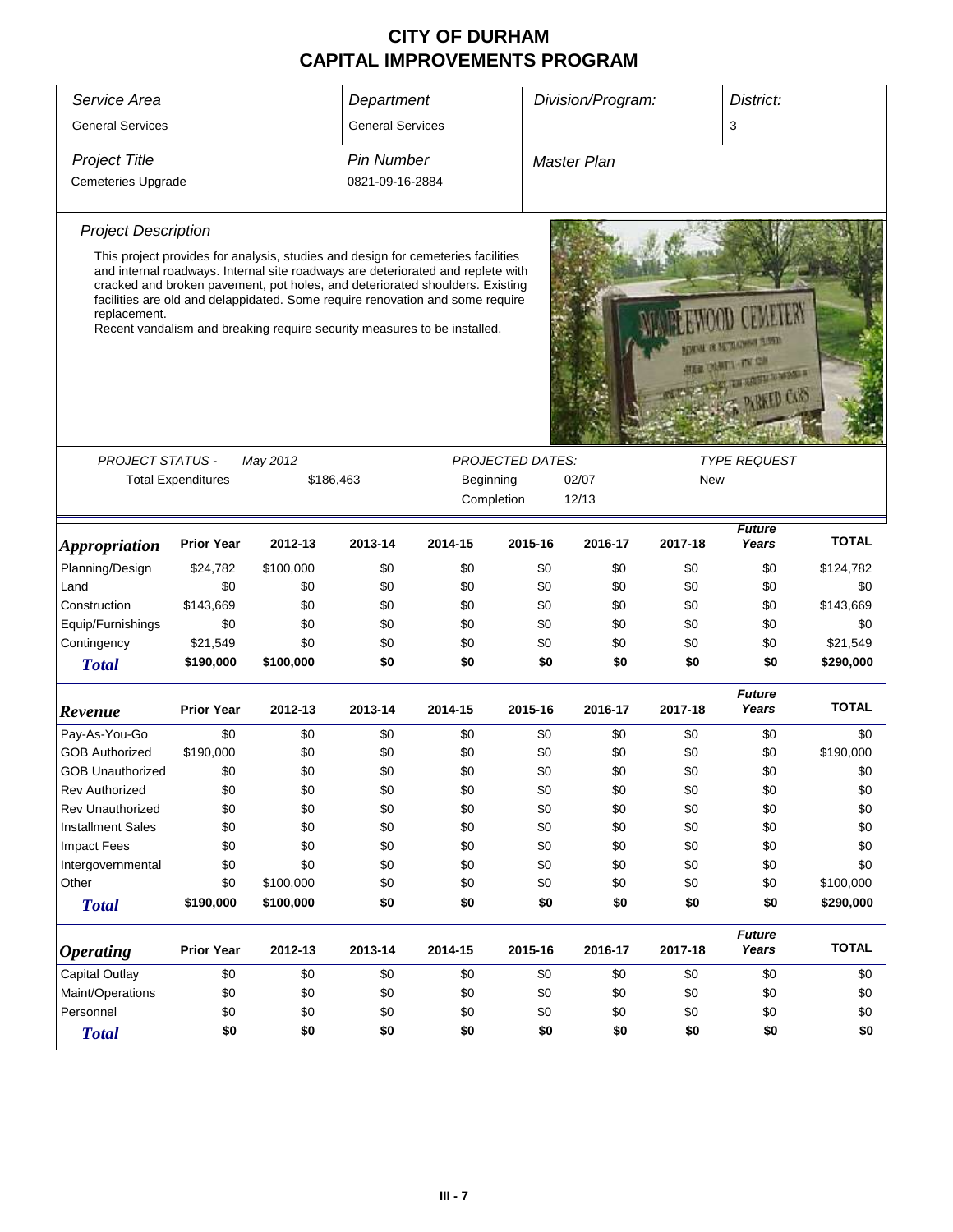| Service Area                          |                                                                                                                                                                                                                                                                                                                                                                             |           | Department              |            |         | Division/Program:                              |         | District:              |              |  |
|---------------------------------------|-----------------------------------------------------------------------------------------------------------------------------------------------------------------------------------------------------------------------------------------------------------------------------------------------------------------------------------------------------------------------------|-----------|-------------------------|------------|---------|------------------------------------------------|---------|------------------------|--------------|--|
| <b>General Services</b>               |                                                                                                                                                                                                                                                                                                                                                                             |           | <b>General Services</b> |            |         |                                                | 5       |                        |              |  |
| <b>Project Title</b>                  |                                                                                                                                                                                                                                                                                                                                                                             |           | <b>Pin Number</b>       |            |         | <b>Master Plan</b>                             |         |                        |              |  |
| City Hall and Annex Building Envelope |                                                                                                                                                                                                                                                                                                                                                                             |           | 0821-08-97-8693         |            |         |                                                |         |                        |              |  |
| <b>Project Description</b>            |                                                                                                                                                                                                                                                                                                                                                                             |           |                         |            |         |                                                |         |                        |              |  |
|                                       | This Building Envelope project will correct condensation issues, replace<br>skylights, relocate ductwork, repair leaking windows, replace exterior window<br>glazing, replace 50% of exterior brick, repair facing panel caulking and repair<br>leaking floor drains. This investment will protect the recent City Hall/Annex<br>renovation from water infiltration damage. |           |                         |            |         |                                                |         |                        |              |  |
|                                       |                                                                                                                                                                                                                                                                                                                                                                             |           |                         |            |         |                                                |         |                        |              |  |
| <b>PROJECT STATUS -</b>               |                                                                                                                                                                                                                                                                                                                                                                             | May 2012  |                         |            |         | <b>PROJECTED DATES:</b><br><b>TYPE REQUEST</b> |         |                        |              |  |
|                                       | <b>Total Expenditures</b>                                                                                                                                                                                                                                                                                                                                                   | \$463,487 |                         | Beginning  |         | 07/09<br>Continuation                          |         |                        |              |  |
|                                       |                                                                                                                                                                                                                                                                                                                                                                             |           |                         | Completion |         | 06/13                                          |         |                        |              |  |
| <i><b>Appropriation</b></i>           | <b>Prior Year</b>                                                                                                                                                                                                                                                                                                                                                           | 2012-13   | 2013-14                 | 2014-15    | 2015-16 | 2016-17                                        | 2017-18 | <b>Future</b><br>Years | <b>TOTAL</b> |  |
| Planning/Design                       | \$764,218                                                                                                                                                                                                                                                                                                                                                                   | \$0       | \$0                     | \$0        | \$0     | \$0                                            | \$0     | \$0                    | \$764,218    |  |
| Land                                  | \$0                                                                                                                                                                                                                                                                                                                                                                         | \$0       | \$0                     | \$0        | \$0     | \$0                                            | \$0     | \$0                    | \$0          |  |
| Construction                          | \$2,431,658                                                                                                                                                                                                                                                                                                                                                                 | \$0       | \$0                     | \$0        | \$0     | \$0                                            | \$0     | \$0                    | \$2,431,658  |  |
| Equip/Furnishings                     | \$0                                                                                                                                                                                                                                                                                                                                                                         | \$0       | \$0                     | \$0        | \$0     | \$0                                            | \$0     | \$0                    | \$0          |  |
| Contingency                           | \$387,000                                                                                                                                                                                                                                                                                                                                                                   | \$0       | \$0                     | \$0        | \$0     | \$0                                            | \$0     | \$0                    | \$387,000    |  |
| <b>Total</b>                          | \$3,582,876                                                                                                                                                                                                                                                                                                                                                                 | \$0       | \$0                     | \$0        | \$0     | \$0                                            | \$0     | \$0                    | \$3,582,876  |  |
| Revenue                               | <b>Prior Year</b>                                                                                                                                                                                                                                                                                                                                                           | 2012-13   | 2013-14                 | 2014-15    | 2015-16 | 2016-17                                        | 2017-18 | <b>Future</b><br>Years | <b>TOTAL</b> |  |
| Pay-As-You-Go                         | \$0                                                                                                                                                                                                                                                                                                                                                                         | \$0       | \$0                     | \$0        | \$0     | \$0                                            | \$0     | \$0                    | \$0          |  |
| <b>GOB Authorized</b>                 | \$0                                                                                                                                                                                                                                                                                                                                                                         | \$0       | \$0                     | \$0        | \$0     | \$0                                            | \$0     | \$0                    | \$0          |  |
| <b>GOB Unauthorized</b>               | \$0                                                                                                                                                                                                                                                                                                                                                                         | \$0       | \$0                     | \$0        | \$0     | \$0                                            | \$0     | \$0                    | \$0          |  |
| <b>Rev Authorized</b>                 | \$0                                                                                                                                                                                                                                                                                                                                                                         | \$0       | \$0                     | \$0        | \$0     | \$0                                            | \$0     | \$0                    | \$0          |  |
| <b>Rev Unauthorized</b>               | \$0                                                                                                                                                                                                                                                                                                                                                                         | \$0       | \$0                     | \$0        | \$0     | \$0                                            | \$0     | \$0                    | \$0          |  |
| <b>Installment Sales</b>              | \$3,582,876                                                                                                                                                                                                                                                                                                                                                                 | \$0       | \$0                     | \$0        | \$0     | \$0                                            | \$0     | \$0                    | \$3,582,876  |  |
| <b>Impact Fees</b>                    | \$0                                                                                                                                                                                                                                                                                                                                                                         | \$0       | \$0                     | \$0        | \$0     | \$0                                            | \$0     | \$0                    | \$0          |  |
| Intergovernmental                     | \$0                                                                                                                                                                                                                                                                                                                                                                         | \$0       | \$0                     | \$0        | \$0     | \$0                                            | \$0     | \$0                    | \$0          |  |
| Other                                 | \$0                                                                                                                                                                                                                                                                                                                                                                         | \$0       | \$0                     | \$0        | \$0     | \$0                                            | \$0     | \$0                    | \$0          |  |
| Unidentified                          | \$0                                                                                                                                                                                                                                                                                                                                                                         | \$0       | \$0                     | \$0        | \$0     | \$0                                            | \$0     | \$0                    | \$0          |  |
| <b>Total</b>                          | \$3,582,876                                                                                                                                                                                                                                                                                                                                                                 | \$0       | \$0                     | \$0        | \$0     | \$0                                            | \$0     | \$0                    | \$3,582,876  |  |
| <b>Operating</b>                      | <b>Prior Year</b>                                                                                                                                                                                                                                                                                                                                                           | 2012-13   | 2013-14                 | 2014-15    | 2015-16 | 2016-17                                        | 2017-18 | <b>Future</b><br>Years | <b>TOTAL</b> |  |
| Capital Outlay                        | \$0                                                                                                                                                                                                                                                                                                                                                                         | \$0       | \$0                     | \$0        | \$0     | \$0                                            | \$0     | \$0                    | \$0          |  |
| Maint/Operations                      | \$0                                                                                                                                                                                                                                                                                                                                                                         | \$0       | \$0                     | \$0        | \$0     | \$0                                            | \$0     | \$0                    | \$0          |  |
| Personnel                             | \$0                                                                                                                                                                                                                                                                                                                                                                         | \$0       | \$0                     | \$0        | \$0     | \$0                                            | \$0     | \$0                    | \$0          |  |
| <b>Total</b>                          | \$0                                                                                                                                                                                                                                                                                                                                                                         | \$0       | \$0                     | \$0        | \$0     | \$0                                            | \$0     | \$0                    | \$0          |  |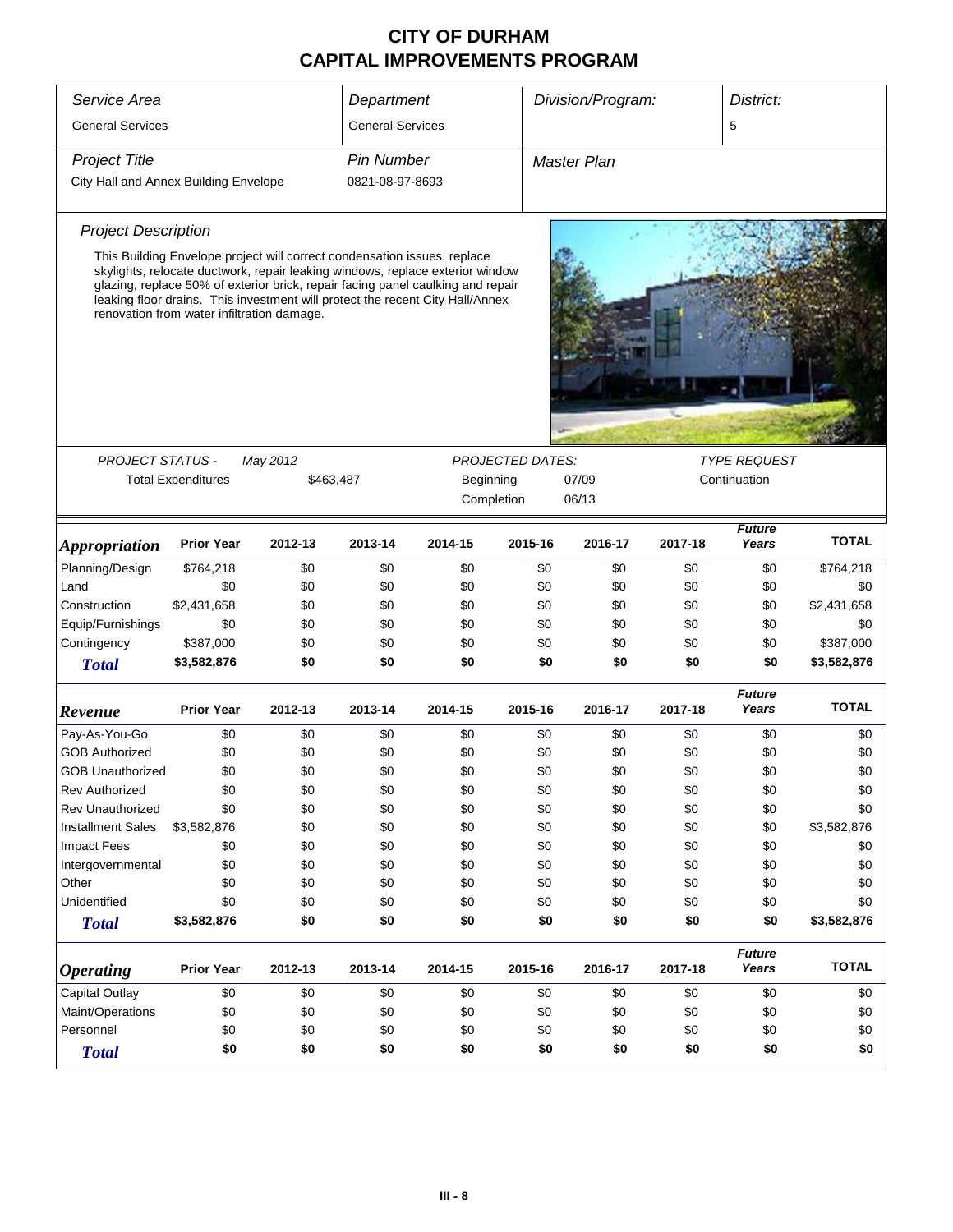| Service Area                  |                           |                                                                        | Department              |                                                                                 |                  | Division/Program:            |                 | District:              |              |  |
|-------------------------------|---------------------------|------------------------------------------------------------------------|-------------------------|---------------------------------------------------------------------------------|------------------|------------------------------|-----------------|------------------------|--------------|--|
| <b>General Services</b>       |                           |                                                                        | <b>General Services</b> |                                                                                 |                  | <b>Facilities Operations</b> |                 | All                    |              |  |
| <b>Project Title</b>          |                           |                                                                        | <b>Pin Number</b>       |                                                                                 |                  | <b>Master Plan</b>           |                 |                        |              |  |
| City Hall Chiller Replacement |                           |                                                                        | 0821-08-97-8693         |                                                                                 |                  |                              |                 |                        |              |  |
| <b>Project Description</b>    |                           |                                                                        |                         |                                                                                 |                  |                              |                 |                        |              |  |
| outages due to age.           |                           | Replacement of two 150-ton chillers which serve the City Hall complex. |                         | Existing chillers are at the end of their useful life, and are prone to ongoing |                  |                              | <b>TTY HALL</b> |                        |              |  |
|                               |                           |                                                                        |                         |                                                                                 |                  |                              |                 |                        |              |  |
| <b>PROJECT STATUS -</b>       | <b>Total Expenditures</b> | May 2012                                                               | \$0                     | Beginning<br>Completion                                                         | PROJECTED DATES: | 03/12<br>09/13               | New             | <b>TYPE REQUEST</b>    |              |  |
| <b>Appropriation</b>          | <b>Prior Year</b>         | 2012-13                                                                | 2013-14                 | 2014-15                                                                         | 2015-16          | 2016-17                      | 2017-18         | <b>Future</b><br>Years | <b>TOTAL</b> |  |
| Planning/Design               | \$0                       | \$100,000                                                              | \$0                     | \$0                                                                             | \$0              | \$0                          | \$0             | \$0                    | \$100,000    |  |
| Land                          | \$0                       | \$0                                                                    | \$0                     | \$0                                                                             | \$0              | \$0                          | \$0             | \$0                    | \$0          |  |
| Construction                  | \$0                       | \$800,000                                                              | \$0                     | \$0                                                                             | \$0              | \$0                          | \$0             | \$0                    | \$800,000    |  |
|                               | \$0                       | \$0                                                                    | \$0                     | \$0                                                                             | \$0              | \$0                          | \$0             | \$0                    | \$0          |  |
| Equip/Furnishings             | \$0                       | \$50,000                                                               | \$0                     | \$0                                                                             | \$0              | \$0                          | \$0             | \$0                    | \$50,000     |  |
| Contingency<br><b>Total</b>   | \$0                       | \$950,000                                                              | \$0                     | \$0                                                                             | \$0              | \$0                          | \$0             | \$0                    | \$950,000    |  |
| Revenue                       | <b>Prior Year</b>         | 2012-13                                                                | 2013-14                 | 2014-15                                                                         | 2015-16          | 2016-17                      | 2017-18         | <b>Future</b><br>Years | <b>TOTAL</b> |  |
| Pay-As-You-Go                 | \$0                       | \$0                                                                    | \$0                     | \$0                                                                             | \$0              | \$0                          | \$0             | \$0                    | \$0          |  |
| <b>GOB Authorized</b>         | \$0                       | \$0                                                                    | \$0                     | \$0                                                                             | \$0              | \$0                          | \$0             | \$0                    | \$0          |  |
| <b>GOB Unauthorized</b>       | \$0                       | \$0                                                                    | \$0                     | \$0                                                                             | \$0              | \$0                          | \$0             | \$0                    | \$0          |  |
| <b>Rev Authorized</b>         | \$0                       | \$0                                                                    | \$0                     | \$0                                                                             | \$0              | \$0                          | \$0             | \$0                    | \$0          |  |
| Rev Unauthorized              | \$0                       | \$0                                                                    | \$0                     | \$0                                                                             | \$0              | \$0                          | \$0             | \$0                    | \$0          |  |
| <b>Installment Sales</b>      | \$0                       | \$950,000                                                              | \$0                     | \$0                                                                             | \$0              | \$0                          | \$0             | \$0                    | \$950,000    |  |
| Impact Fees                   | \$0                       | \$0                                                                    | \$0                     | \$0                                                                             | \$0              | \$0                          | \$0             | \$0                    | \$0          |  |
| Intergovernmental             | \$0                       | \$0                                                                    | \$0                     | \$0                                                                             | \$0              | \$0                          | \$0             | \$0                    | \$0          |  |
| Other                         | \$0                       | \$0                                                                    | \$0                     | \$0                                                                             | \$0              | \$0                          | \$0             | \$0                    | \$0          |  |
| Unidentified                  | \$0                       | \$0                                                                    | \$0                     | \$0                                                                             | \$0              | \$0                          | \$0             | \$0                    | \$0          |  |
| <b>Total</b>                  | \$0                       | \$950,000                                                              | \$0                     | \$0                                                                             | \$0              | \$0                          | \$0             | \$0                    | \$950,000    |  |
| <i><b>Operating</b></i>       | <b>Prior Year</b>         | 2012-13                                                                | 2013-14                 | 2014-15                                                                         | 2015-16          | 2016-17                      | 2017-18         | <b>Future</b><br>Years | <b>TOTAL</b> |  |
| Capital Outlay                | \$0                       | \$0                                                                    | \$0                     | \$0                                                                             | \$0              | \$0                          | \$0             | \$0                    | \$0          |  |
| Maint/Operations              | \$0                       | \$0                                                                    | \$0                     | \$0                                                                             | \$0              | \$0                          | \$0             | \$0                    | \$0          |  |
| Personnel                     | \$0                       | \$0                                                                    | \$0                     | \$0                                                                             | \$0              | \$0                          | \$0             | \$0                    | \$0          |  |
| <b>Total</b>                  | \$0                       | \$0                                                                    | \$0                     | \$0                                                                             | \$0              | \$0                          | \$0             | \$0                    | \$0          |  |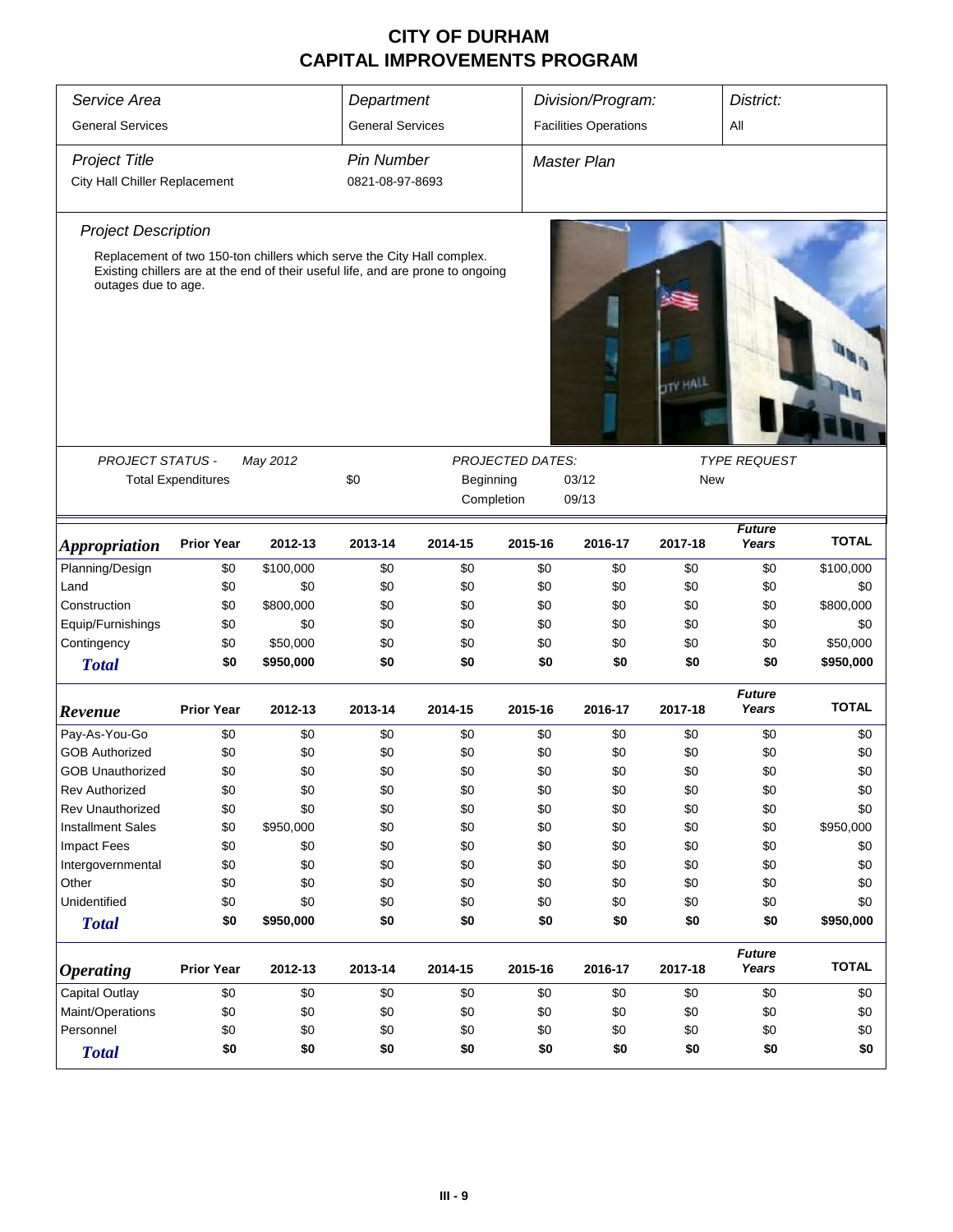| Service Area<br>Division/Program:<br>District:<br>Department |                                                     |          |                         |                                                |            |              |         |                        |              |
|--------------------------------------------------------------|-----------------------------------------------------|----------|-------------------------|------------------------------------------------|------------|--------------|---------|------------------------|--------------|
| <b>General Services</b>                                      |                                                     |          | <b>General Services</b> |                                                |            |              |         | All                    |              |
| <b>Project Title</b><br><b>DPR Operations Facility</b>       |                                                     |          | <b>Pin Number</b>       |                                                |            | Master Plan  |         |                        |              |
| <b>Project Description</b>                                   |                                                     |          |                         |                                                |            |              |         |                        |              |
|                                                              | Operations Facility for Durham Parks and Recreation |          |                         |                                                |            |              |         |                        |              |
|                                                              |                                                     |          |                         |                                                |            |              |         |                        |              |
|                                                              |                                                     |          |                         |                                                |            |              |         |                        |              |
|                                                              |                                                     |          |                         |                                                |            |              |         |                        |              |
|                                                              |                                                     |          |                         |                                                |            |              |         |                        |              |
| PROJECT STATUS -                                             |                                                     | May 2012 |                         | <b>PROJECTED DATES:</b><br><b>TYPE REQUEST</b> |            |              |         |                        |              |
|                                                              | <b>Total Expenditures</b>                           |          | \$182,021               | Beginning                                      |            | 03/11<br>New |         |                        |              |
|                                                              |                                                     |          |                         |                                                | Completion | 06/13        |         |                        |              |
| <i><b>Appropriation</b></i>                                  | <b>Prior Year</b>                                   | 2012-13  | 2013-14                 | 2014-15                                        | 2015-16    | 2016-17      | 2017-18 | <b>Future</b><br>Years | <b>TOTAL</b> |
| Planning/Design                                              | \$0                                                 | \$0      | \$0                     | \$0                                            | \$0        | \$0          | \$0     | \$0                    | \$0          |
| Land                                                         | \$0                                                 | \$0      | \$0                     | \$0                                            | \$0        | \$0          | \$0     | \$0                    | \$0          |
| Construction                                                 | \$1,586,545                                         | \$0      | \$0                     | \$0                                            | \$0        | \$0          | \$0     | \$0                    | \$1,586,545  |
| Equip/Furnishings                                            | \$0                                                 | \$0      | \$0                     | \$0                                            | \$0        | \$0          | \$0     | \$0                    | \$0          |
| Contingency                                                  | \$0                                                 | \$0      | \$0                     | \$0                                            | \$0        | \$0          | \$0     | \$0                    | \$0          |
| <b>Total</b>                                                 | \$1,586,545                                         | \$0      | \$0                     | \$0                                            | \$0        | \$0          | \$0     | \$0                    | \$1,586,545  |
| Revenue                                                      | <b>Prior Year</b>                                   | 2012-13  | 2013-14                 | 2014-15                                        | 2015-16    | 2016-17      | 2017-18 | <b>Future</b><br>Years | <b>TOTAL</b> |
| Pay-As-You-Go                                                | \$0                                                 | \$0      | \$0                     | \$0                                            | \$0        | \$0          | \$0     | \$0                    | \$0          |
| <b>GOB Authorized</b>                                        | \$0                                                 | \$0      | \$0                     | \$0                                            | \$0        | \$0          | \$0     | \$0                    | \$0          |
| <b>GOB Unauthorized</b>                                      | \$0                                                 | \$0      | \$0                     | \$0                                            | \$0        | \$0          | \$0     | \$0                    | \$0          |
| <b>Rev Authorized</b>                                        | \$0                                                 | \$0      | \$0                     | \$0                                            | \$0        | \$0          | \$0     | \$0                    | \$0          |
| Rev Unauthorized                                             | \$0                                                 | \$0      | \$0                     | \$0                                            | \$0        | \$0          | \$0     | \$0                    | \$0          |
| <b>Installment Sales</b>                                     | \$36,180                                            | \$0      | \$0                     | \$0                                            | \$0        | \$0          | \$0     | \$0                    | \$36,180     |
| <b>Impact Fees</b>                                           | \$1,550,365                                         | \$0      | \$0                     | \$0                                            | \$0        | \$0          | \$0     | \$0                    | \$1,550,365  |
| Intergovernmental                                            | \$0                                                 | \$0      | \$0                     | \$0                                            | \$0        | \$0          | \$0     | \$0                    | \$0          |
| Other                                                        | \$0                                                 | \$0      | \$0                     | \$0                                            | \$0        | \$0          | \$0     | \$0                    | \$0          |
| Unidentified                                                 | \$0                                                 | \$0      | \$0                     | \$0                                            | \$0        | \$0          | \$0     | \$0                    | \$0          |
| <b>Total</b>                                                 | \$1,586,545                                         | \$0      | \$0                     | \$0                                            | \$0        | \$0          | \$0     | \$0                    | \$1,586,545  |
| <b>Operating</b>                                             | <b>Prior Year</b>                                   | 2012-13  | 2013-14                 | 2014-15                                        | 2015-16    | 2016-17      | 2017-18 | <b>Future</b><br>Years | <b>TOTAL</b> |
| <b>Capital Outlay</b>                                        | \$0                                                 | \$0      | \$0                     | \$0                                            | \$0        | \$0          | \$0     | \$0                    | \$0          |
| Maint/Operations                                             | \$0                                                 | \$0      | \$0                     | \$0                                            | \$0        | \$0          | \$0     | \$0                    | \$0          |
| Personnel                                                    | \$0                                                 | \$0      | \$0                     | \$0                                            | \$0        | \$0          | \$0     | \$0                    | \$0          |
| <b>Total</b>                                                 | \$0                                                 | \$0      | \$0                     | \$0                                            | \$0        | \$0          | \$0     | \$0                    | \$0          |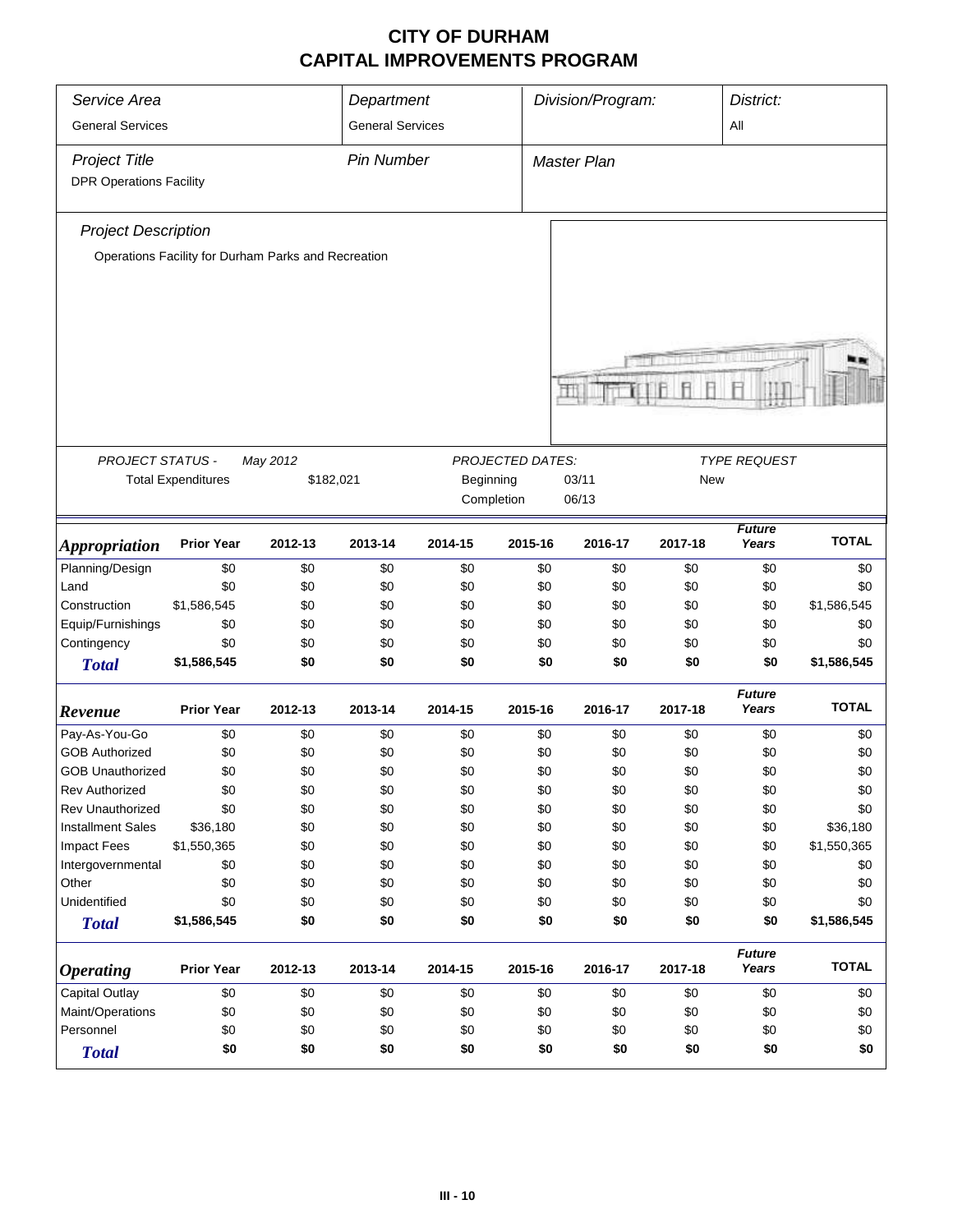| Service Area<br><b>General Services</b> | Department<br>Fleet       |                                                                                                                                                   |                                                                             | Division/Program: |         | District:<br>All |                                   |                        |              |  |
|-----------------------------------------|---------------------------|---------------------------------------------------------------------------------------------------------------------------------------------------|-----------------------------------------------------------------------------|-------------------|---------|------------------|-----------------------------------|------------------------|--------------|--|
| <b>Project Title</b>                    |                           |                                                                                                                                                   | <b>Pin Number</b>                                                           |                   |         | Master Plan      |                                   |                        |              |  |
| Fleet Roof Replacement/HVAC             |                           |                                                                                                                                                   | 0842-09-06-1562                                                             |                   | No      |                  |                                   |                        |              |  |
| <b>Project Description</b>              |                           |                                                                                                                                                   |                                                                             |                   |         |                  |                                   |                        |              |  |
|                                         |                           | Replacement of existing roof to address ongoing water leak problems; remove<br>existing HVAC units from Fleet roof, reinstalling at ground level. |                                                                             |                   |         |                  | Picture<br><b>Available</b>       |                        |              |  |
| <b>PROJECT STATUS -</b>                 | <b>Total Expenditures</b> | May 2012                                                                                                                                          | <b>PROJECTED DATES:</b><br>\$0<br>Beginning<br>07/13<br>Completion<br>03/14 |                   |         |                  | <b>TYPE REQUEST</b><br><b>New</b> |                        |              |  |
| <b>Appropriation</b>                    | <b>Prior Year</b>         | 2012-13                                                                                                                                           | 2013-14                                                                     | 2014-15           | 2015-16 | 2016-17          | 2017-18                           | <b>Future</b><br>Years | <b>TOTAL</b> |  |
| Planning/Design                         | \$0                       | \$75,000                                                                                                                                          | \$0                                                                         | \$0               | \$0     | \$0              | \$0                               | \$0                    | \$75,000     |  |
| Land                                    | \$0                       | \$0                                                                                                                                               | \$0                                                                         | \$0               | \$0     | \$0              | \$0                               | \$0                    | \$0          |  |
| Construction                            | \$0                       | \$525,000                                                                                                                                         | \$0                                                                         | \$0               | \$0     | \$0              | \$0                               | \$0                    | \$525,000    |  |
| Equip/Furnishings                       | \$0                       | \$0                                                                                                                                               | \$0                                                                         | \$0               | \$0     | \$0              | \$0                               | \$0                    | \$0          |  |
| Contingency                             | \$0                       | \$0                                                                                                                                               | \$0                                                                         | \$0               | \$0     | \$0              | \$0                               | \$0                    | \$0          |  |
| <b>Total</b>                            | \$0                       | \$600,000                                                                                                                                         | \$0                                                                         | \$0               | \$0     | \$0              | \$0                               | \$0                    | \$600,000    |  |
| Revenue                                 | <b>Prior Year</b>         | 2012-13                                                                                                                                           | 2013-14                                                                     | 2014-15           | 2015-16 | 2016-17          | 2017-18                           | <b>Future</b><br>Years | <b>TOTAL</b> |  |
| Pay-As-You-Go                           | \$0                       | \$0                                                                                                                                               | \$0                                                                         | \$0               | \$0     | \$0              | \$0                               | \$0                    | \$0          |  |
| <b>GOB Authorized</b>                   | \$0                       | \$0                                                                                                                                               | \$0                                                                         | \$0               | \$0     | \$0              | \$0                               | \$0                    | \$0          |  |
| <b>GOB Unauthorized</b>                 | \$0                       | \$0                                                                                                                                               | \$0                                                                         | \$0               | \$0     | \$0              | \$0                               | \$0                    | \$0          |  |
| <b>Rev Authorized</b>                   | \$0                       | \$0                                                                                                                                               | \$0                                                                         | \$0               | \$0     | \$0              | \$0                               | \$0                    | \$0          |  |
| <b>Rev Unauthorized</b>                 | \$0                       | \$0                                                                                                                                               | \$0                                                                         | \$0               | \$0     | \$0              | \$0                               | \$0                    | \$0          |  |
| <b>Installment Sales</b>                | \$0                       | \$600,000                                                                                                                                         | \$0                                                                         | \$0               | \$0     | \$0              | \$0                               | \$0                    | \$600,000    |  |
| <b>Impact Fees</b>                      | \$0                       | \$0                                                                                                                                               | \$0                                                                         | \$0               | \$0     | \$0              | \$0                               | \$0                    | \$0          |  |
| Intergovernmental                       | \$0                       | \$0                                                                                                                                               | \$0                                                                         | \$0               | \$0     | \$0              | \$0                               | \$0                    | \$0          |  |
| Other                                   | \$0                       | \$0                                                                                                                                               | \$0                                                                         | \$0               | \$0     | \$0              | \$0                               | \$0                    | \$0          |  |
| Unidentified                            | \$0                       | \$0                                                                                                                                               | \$0                                                                         | \$0               | \$0     | \$0              | \$0                               | \$0                    | \$0          |  |
| <b>Total</b>                            | \$0                       | \$600,000                                                                                                                                         | \$0                                                                         | \$0               | \$0     | \$0              | \$0                               | \$0                    | \$600,000    |  |
| <b>Operating</b>                        | <b>Prior Year</b>         | 2012-13                                                                                                                                           | 2013-14                                                                     | 2014-15           | 2015-16 | 2016-17          | 2017-18                           | <b>Future</b><br>Years | <b>TOTAL</b> |  |
| Capital Outlay                          | \$0                       | \$0                                                                                                                                               | \$0                                                                         | \$0               | \$0     | \$0              | \$0                               | \$0                    | \$0          |  |
| Maint/Operations                        | \$0                       | \$0                                                                                                                                               | \$0                                                                         | \$0               | \$0     | \$0              | \$0                               | \$0                    | \$0          |  |
| Personnel                               | \$0                       | \$0                                                                                                                                               | \$0                                                                         | \$0               | \$0     | \$0              | \$0                               | \$0                    | \$0          |  |
| <b>Total</b>                            | \$0                       | \$0                                                                                                                                               | \$0                                                                         | \$0               | \$0     | \$0              | \$0                               | \$0                    | \$0          |  |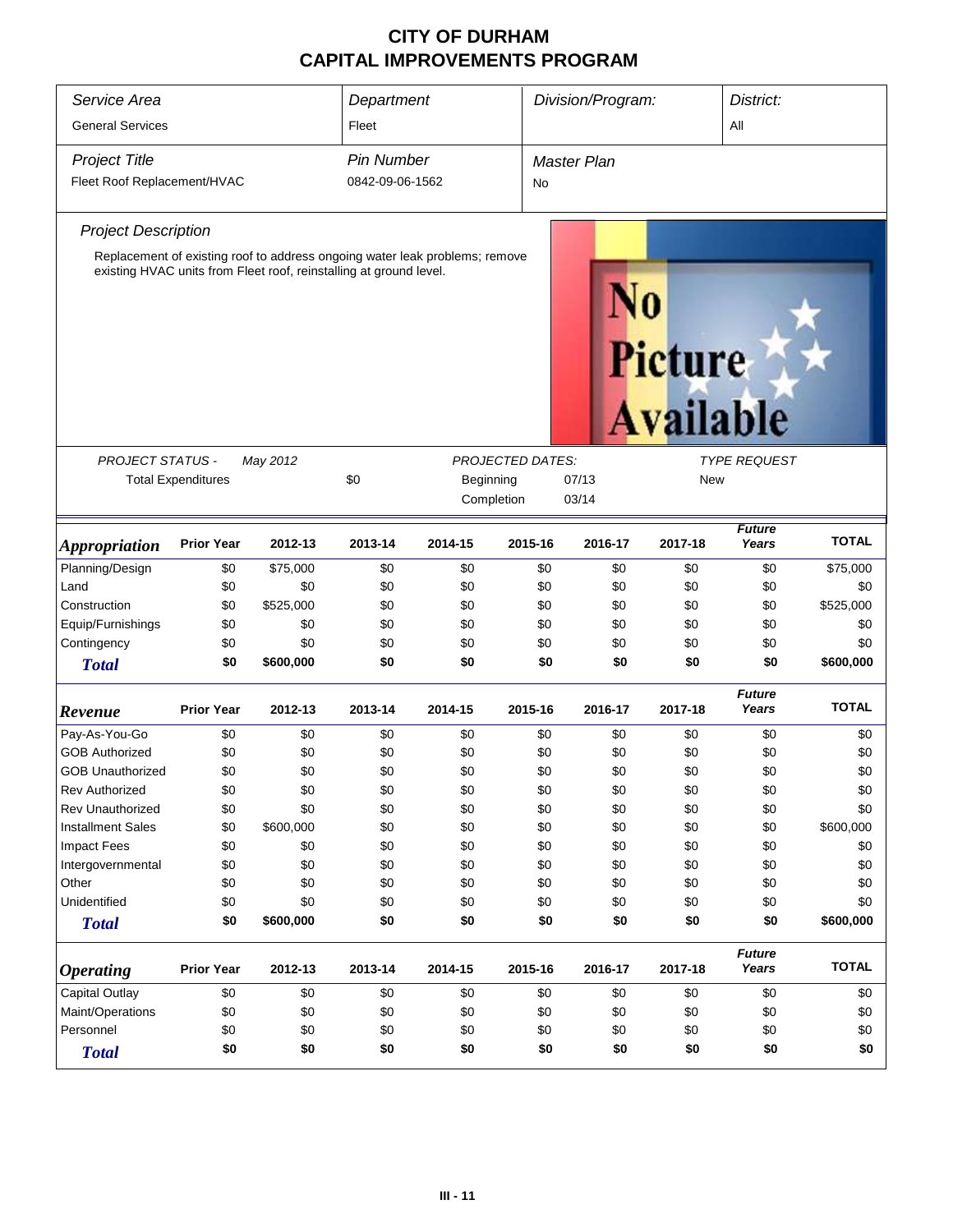| Service Area<br><b>General Services</b>                    |                   |                                                                          | Department<br>Fleet     |           |            | Division/Program:     |            |                        |              |  |
|------------------------------------------------------------|-------------------|--------------------------------------------------------------------------|-------------------------|-----------|------------|-----------------------|------------|------------------------|--------------|--|
| <b>Project Title</b><br><b>General Fund Fleet Vehicles</b> |                   |                                                                          | <b>Pin Number</b>       |           |            | <b>Master Plan</b>    | All        |                        |              |  |
| <b>Project Description</b><br>departments.                 |                   | This project is for the financing of fleet vehicles for all general fund |                         |           |            |                       |            | <b>WEIGHTER</b>        |              |  |
| PROJECT STATUS -                                           |                   |                                                                          | <b>PROJECTED DATES:</b> |           |            | <b>TYPE REQUEST</b>   |            |                        |              |  |
| May 2012<br><b>Total Expenditures</b><br>\$2,860,144       |                   |                                                                          |                         | Beginning |            | 10/11<br>Continuation |            |                        |              |  |
|                                                            |                   |                                                                          |                         |           | Completion | 03/24                 |            |                        |              |  |
|                                                            |                   |                                                                          |                         |           |            |                       |            |                        |              |  |
|                                                            |                   |                                                                          |                         |           |            |                       |            |                        |              |  |
| <b>Appropriation</b>                                       | <b>Prior Year</b> | 2012-13                                                                  | 2013-14                 | 2014-15   | 2015-16    | 2016-17               | 2017-18    | <b>Future</b><br>Years | <b>TOTAL</b> |  |
| Planning/Design                                            | \$0               | \$0                                                                      | \$0                     | \$0       | \$0        | \$0                   | \$0        | \$0                    | \$0          |  |
| Land                                                       | \$0               | \$0                                                                      | \$0                     | \$0       | \$0        | \$0                   | \$0        | \$0                    | \$0          |  |
| Construction                                               | \$2,904,914       | \$1,854,174                                                              | \$0                     | \$0       | \$0        | \$0                   | \$0        | \$0                    | \$4,759,088  |  |
| Equip/Furnishings                                          | \$0               | \$0                                                                      | \$0                     | \$0       | \$0        | \$0                   | \$0        | \$0                    | \$0          |  |
| Contingency                                                | \$0               | \$0                                                                      | \$0                     | \$0       | \$0        | \$0                   | \$0        | \$0                    | \$0          |  |
| <b>Total</b>                                               | \$2,904,914       | \$1,854,174                                                              | \$0                     | \$0       | \$0        | \$0                   | \$0        | \$0                    | \$4,759,088  |  |
| Revenue                                                    | <b>Prior Year</b> | 2012-13                                                                  | 2013-14                 | 2014-15   | 2015-16    | 2016-17               | 2017-18    | <b>Future</b><br>Years | <b>TOTAL</b> |  |
| Pay-As-You-Go                                              | \$0               | \$0                                                                      | \$0                     | \$0       | \$0        | \$0                   | \$0        | \$0                    | \$0          |  |
| <b>GOB Authorized</b>                                      | \$0               | \$0                                                                      | \$0                     | \$0       | \$0        | \$0                   | \$0        | \$0                    | \$0          |  |
|                                                            |                   | \$0                                                                      |                         | \$0       |            |                       |            | \$0                    | \$0          |  |
| <b>GOB Unauthorized</b><br><b>Rev Authorized</b>           | \$0<br>\$0        | \$0                                                                      | \$0<br>\$0              | \$0       | \$0<br>\$0 | \$0<br>\$0            | \$0<br>\$0 | \$0                    | \$0          |  |
| Rev Unauthorized                                           | \$0               | \$0                                                                      | \$0                     | \$0       |            | \$0                   | \$0        | \$0                    | \$0          |  |
| <b>Installment Sales</b>                                   | \$0               | \$0                                                                      | \$0                     | \$0       | \$0<br>\$0 | \$0                   | \$0        | \$0                    | \$0          |  |
| <b>Impact Fees</b>                                         | \$0               | \$0                                                                      | \$0                     | \$0       | \$0        | \$0                   | \$0        | \$0                    | \$0          |  |
| Intergovernmental                                          | \$0               | \$0                                                                      | \$0                     | \$0       | \$0        | \$0                   | \$0        | \$0                    | \$0          |  |
| Other                                                      | \$2,904,914       | \$1,854,174                                                              | \$0                     | \$0       | \$0        | \$0                   | \$0        | \$0                    | \$4,759,088  |  |
| Unidentified                                               | \$0               | \$0                                                                      | \$0                     | \$0       | \$0        | \$0                   | \$0        | \$0                    | \$0          |  |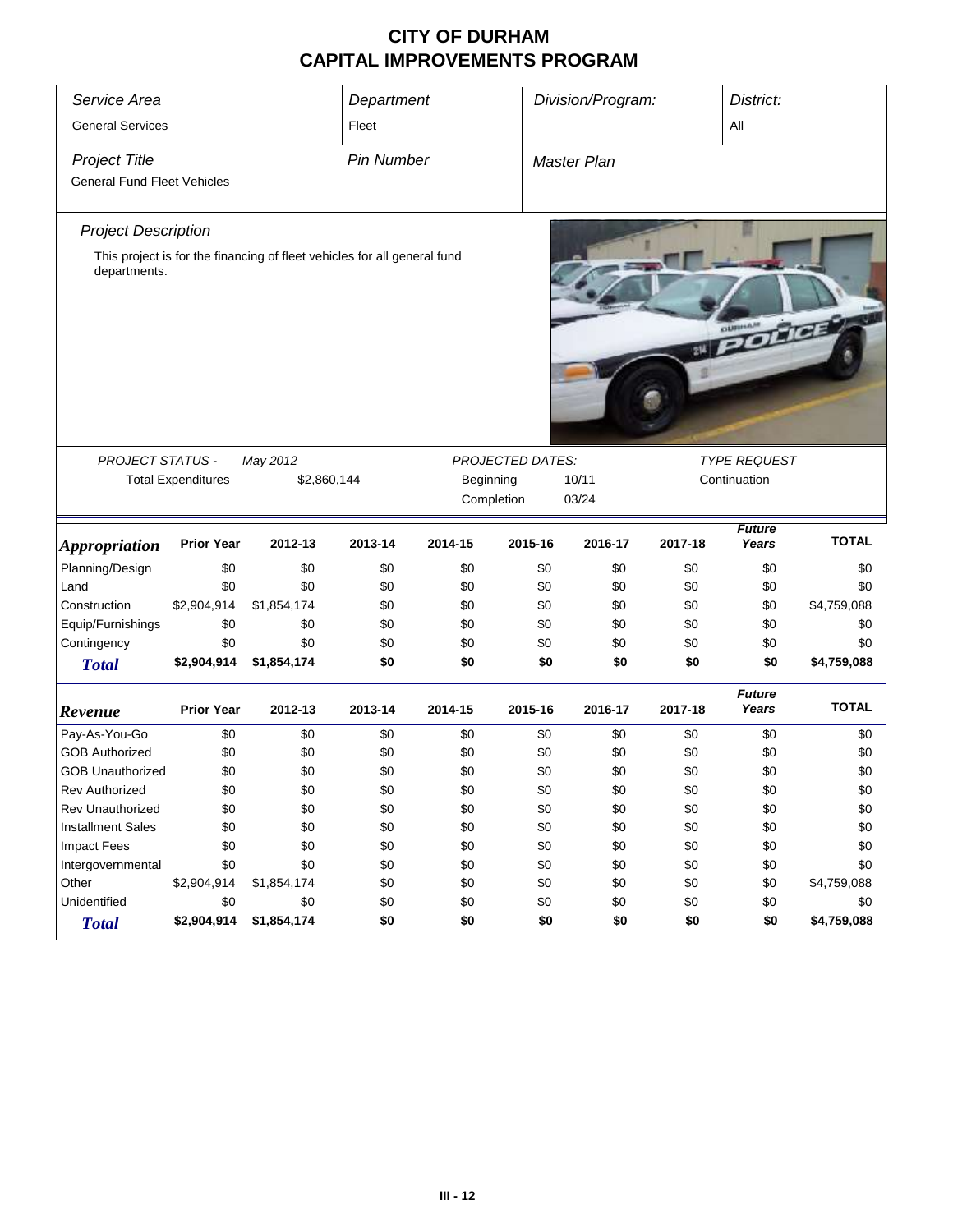| Service Area                    |                                                                                                                                                                                                                                    |          | Department        |           |                         | Division/Program:  |            | District:              |              |  |
|---------------------------------|------------------------------------------------------------------------------------------------------------------------------------------------------------------------------------------------------------------------------------|----------|-------------------|-----------|-------------------------|--------------------|------------|------------------------|--------------|--|
| <b>General Services</b>         |                                                                                                                                                                                                                                    |          | Water Management  |           |                         | Administration     |            | 2                      |              |  |
| <b>Project Title</b>            |                                                                                                                                                                                                                                    |          | <b>Pin Number</b> |           |                         | <b>Master Plan</b> |            |                        |              |  |
| <b>Landfill Road Relocation</b> | 0843-01-20-7817                                                                                                                                                                                                                    |          |                   |           |                         |                    |            |                        |              |  |
| <b>Project Description</b>      |                                                                                                                                                                                                                                    |          |                   |           |                         |                    |            |                        |              |  |
|                                 | This project constructs a new gravel road around the base of the landfill to the                                                                                                                                                   |          |                   |           |                         |                    |            |                        |              |  |
| likelihood of an accident.      | yard waste compost site and to the emergency debris processing site. The<br>current road crosses over the landfill, where there are steep slopes and the<br>possibility of settlement. These issues may contribute to an increased |          |                   |           |                         |                    |            |                        |              |  |
|                                 |                                                                                                                                                                                                                                    |          |                   |           |                         |                    |            |                        |              |  |
|                                 |                                                                                                                                                                                                                                    |          |                   |           |                         |                    |            |                        |              |  |
|                                 |                                                                                                                                                                                                                                    |          |                   |           |                         |                    |            |                        |              |  |
|                                 |                                                                                                                                                                                                                                    |          |                   |           |                         |                    |            |                        |              |  |
|                                 |                                                                                                                                                                                                                                    |          |                   |           |                         |                    |            |                        |              |  |
| <b>PROJECT STATUS -</b>         |                                                                                                                                                                                                                                    | May 2012 |                   |           | <b>PROJECTED DATES:</b> |                    |            | <b>TYPE REQUEST</b>    |              |  |
| <b>Total Expenditures</b>       |                                                                                                                                                                                                                                    |          | \$0               | Beginning |                         | 07/09              | <b>New</b> |                        |              |  |
|                                 |                                                                                                                                                                                                                                    |          |                   |           | Completion              | 07/13              |            |                        |              |  |
|                                 |                                                                                                                                                                                                                                    |          |                   |           |                         |                    |            | <b>Future</b>          |              |  |
| <i><b>Appropriation</b></i>     | <b>Prior Year</b>                                                                                                                                                                                                                  | 2012-13  | 2013-14           | 2014-15   | 2015-16                 | 2016-17            | 2017-18    | Years                  | <b>TOTAL</b> |  |
| Planning/Design                 | \$0                                                                                                                                                                                                                                | \$0      | \$0               | \$0       | \$0                     | \$0                | \$0        | \$0                    | \$0          |  |
| Land                            | \$0                                                                                                                                                                                                                                | \$0      | \$0               | \$0       | \$0                     | \$0                | \$0        | \$0                    | \$0          |  |
| Construction                    | \$400,000                                                                                                                                                                                                                          | \$0      | \$0               | \$0       | \$0                     | \$0                | \$0        | \$0                    | \$400,000    |  |
| Equip/Furnishings               | \$0                                                                                                                                                                                                                                | \$0      | \$0               | \$0       | \$0                     | \$0                | \$0        | \$0                    | \$0          |  |
| Contingency                     | \$0                                                                                                                                                                                                                                | \$0      | \$0               | \$0       | \$0                     | \$0                | \$0        | \$0                    | \$0          |  |
| <b>Total</b>                    | \$400,000                                                                                                                                                                                                                          | \$0      | \$0               | \$0       | \$0                     | \$0                | \$0        | \$0                    | \$400,000    |  |
| Revenue                         | <b>Prior Year</b>                                                                                                                                                                                                                  | 2012-13  | 2013-14           | 2014-15   | 2015-16                 | 2016-17            | 2017-18    | <b>Future</b><br>Years | <b>TOTAL</b> |  |
| Pay-As-You-Go                   | \$0                                                                                                                                                                                                                                | \$0      | \$0               | \$0       | \$0                     | \$0                | \$0        | \$0                    | \$0          |  |
| <b>GOB Authorized</b>           | \$0                                                                                                                                                                                                                                | \$0      | \$0               | \$0       | \$0                     | \$0                | \$0        | \$0                    | \$0          |  |
| <b>GOB Unauthorized</b>         | \$0                                                                                                                                                                                                                                | \$0      | \$0               | \$0       | \$0                     | \$0                | \$0        | \$0                    | \$0          |  |
| Rev Authorized                  | \$0                                                                                                                                                                                                                                | \$0      | \$0               | \$0       | \$0                     | \$0                | \$0        | \$0                    | \$0          |  |
| <b>Rev Unauthorized</b>         | \$0                                                                                                                                                                                                                                | \$0      | \$0               | \$0       | \$0                     | \$0                | \$0        | \$0                    | \$0          |  |
| <b>Installment Sales</b>        | \$0                                                                                                                                                                                                                                | \$0      | \$0               | \$0       | \$0                     | \$0                | \$0        | \$0                    | \$0          |  |
| <b>Impact Fees</b>              | \$0                                                                                                                                                                                                                                | \$0      | \$0               | \$0       | \$0                     | \$0                | \$0        | \$0                    | \$0          |  |
| Intergovernmental               | \$0                                                                                                                                                                                                                                | \$0      | \$0               | \$0       | \$0                     | \$0                | \$0        | \$0                    | \$0          |  |
| Other                           | \$400,000                                                                                                                                                                                                                          | \$0      | \$0               | \$0       | \$0                     | \$0                | \$0        | \$0                    | \$400,000    |  |
| Unidentified                    | \$0                                                                                                                                                                                                                                | \$0      | \$0               | \$0       | \$0                     | \$0                | \$0        | \$0                    | \$0          |  |
| <b>Total</b>                    | \$400,000                                                                                                                                                                                                                          | \$0      | \$0               | \$0       | \$0                     | \$0                | \$0        | \$0                    | \$400,000    |  |
| <b>Operating</b>                | <b>Prior Year</b>                                                                                                                                                                                                                  | 2012-13  | 2013-14           | 2014-15   | 2015-16                 | 2016-17            | 2017-18    | <b>Future</b><br>Years | <b>TOTAL</b> |  |
| Capital Outlay                  | \$0                                                                                                                                                                                                                                | \$0      | \$0               | \$0       | \$0                     | \$0                | \$0        | \$0                    | \$0          |  |
| Maint/Operations                | \$0                                                                                                                                                                                                                                | \$0      | \$0               | \$0       | \$0                     | \$0                | \$0        | \$0                    | \$0          |  |
| Personnel                       | \$0                                                                                                                                                                                                                                | \$0      | \$0               | \$0       | \$0                     | \$0                | \$0        | \$0                    | \$0          |  |
| <b>Total</b>                    | \$0                                                                                                                                                                                                                                | \$0      | \$0               | \$0       | \$0                     | \$0                | \$0        | \$0                    | \$0          |  |